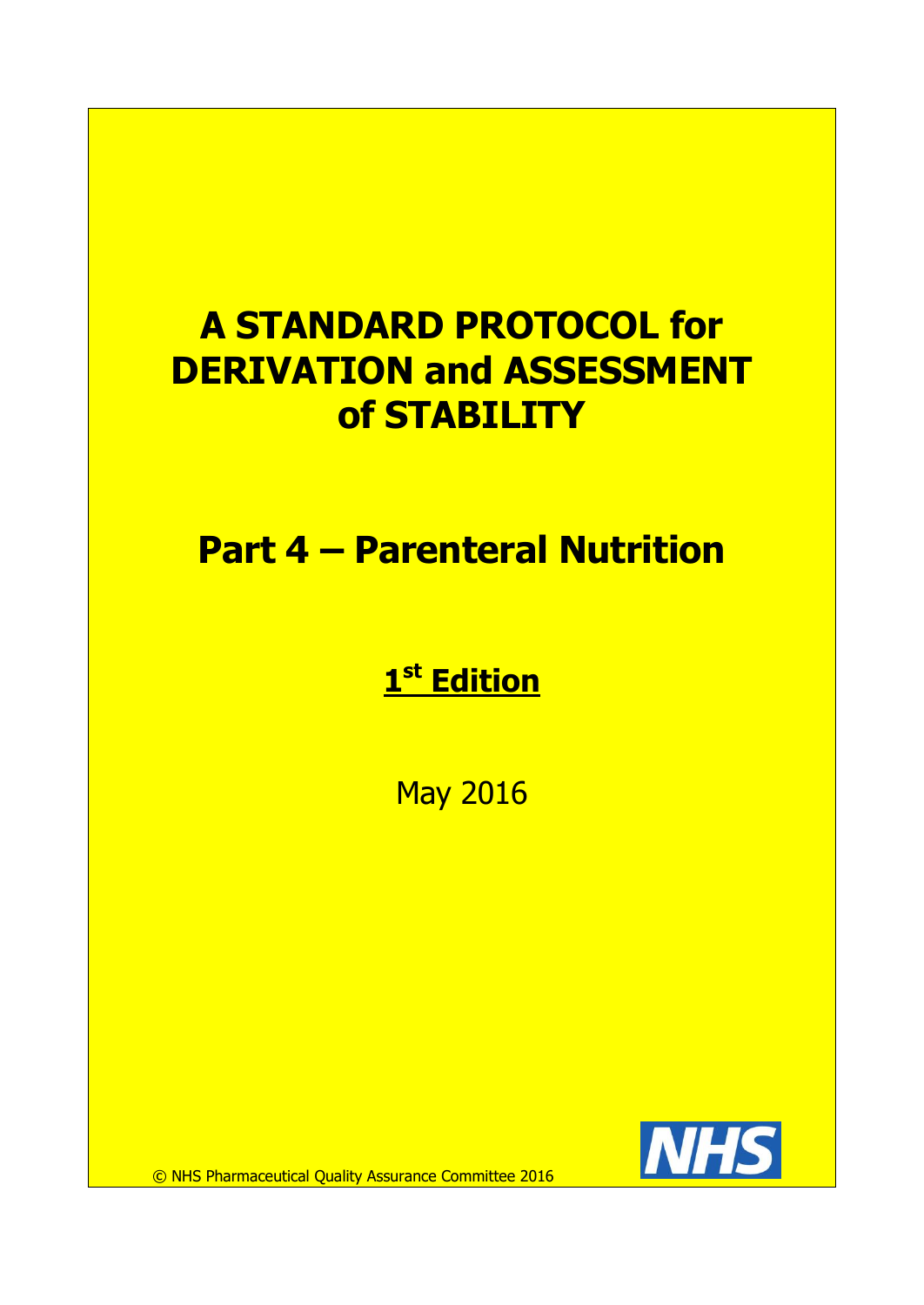This document has been produced on behalf of the NHS Pharmaceutical Quality Assurance Committee, the NHS Pharmaceutical Production Committee and the NHS Pharmaceutical Aseptic Services Group by the NHS Pharmaceutical Research and Development Working Group. Membership is shown below.

| Mark Santillo (Chair) | Regional Quality Assurance Officer,<br>Torbay & South Devon NHS Foundation Trust.                          |  |
|-----------------------|------------------------------------------------------------------------------------------------------------|--|
| Suresh Aiyalu         | <b>Principal Pharmacist - Aseptic Services</b><br>Sandwell and West Birmingham Hospitals NHS Trust         |  |
| Peter Austin          | Consultant Pharmacist and Team Pharmacist Lead, Oxford University<br><b>Hospitals NHS Foundation Trust</b> |  |
| <b>Andrew Barnes</b>  | Deputy Director of Pharmacy Quality Assurance Specialist Services<br>East of England & Northamptonshire    |  |
| Wayne Goddard         | Laboratory Manager, Stockton Quality Control Laboratory,<br>North Tees & Hartlepool NHS Foundation Trust   |  |
| Sarah Hiom            | All Wales Specialist Pharmacist - R&D (Cardiff)                                                            |  |
| Mark Jackson          | Director QCNW (Liverpool)                                                                                  |  |
| Andrew Merriman       | Lead QA and Technical Services Pharmacist<br>Betsi Cadwaladr University Health Board                       |  |
| Mark Oldcorne         | All Wales Quality Assurance Specialist Pharmacist<br>Betsi Cadwaladr University Health Board               |  |
| <b>Phil Weir</b>      | Principal Scientist – Head of Scientific Services, QCNW (Stockport)                                        |  |

Industrial, academic and regulatory experts have been consulted in the preparation of these standards. With special thanks to Professor Mike Allwood and Dr. Allan Cosslett for their educational input and review of the document. Also thanks to the British Parenteral Nutrition Group (BPNG) especially the Chair Ruth Newton for co-ordinating a review of the draft document and for providing additional references. Also thanks to Becky White (Baxter), Richard Smith (BBraun) and Lisa Cole (Fresenius Kabi) for their helpful input.

For feedback contact Mark Santillo: mark.santillo@nhs.net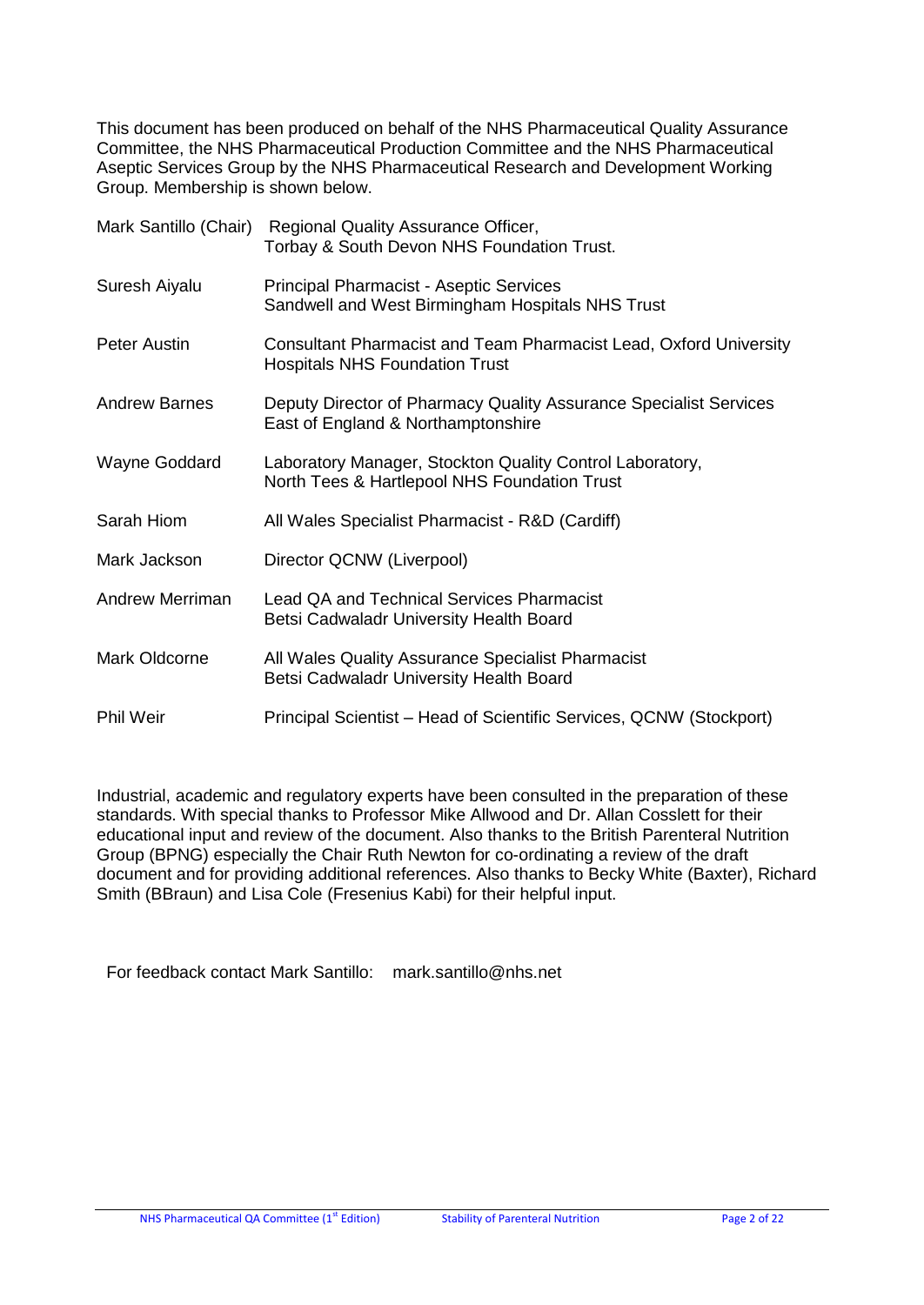# A Standard Protocol for Derivation and Assessment of Stability

# Part 4 – Parenteral Nutrition

# **1. Scope**

This document is the fourth in a series of standard protocols to support NHS compounding units and purchasers to derive and assess stability data for pharmaceutical products made as Specials and those that are extemporaneously compounded. This protocol includes parenteral nutrition (PN) presented as Three-in-One (lipid-containing) admixtures or Two-in-One admixtures (with or without a separate intravenous lipid emulsion) and with or without micronutrients (trace elements and vitamins).

This document summarises evidence available for determining the shelf life of compounded PN. It is acknowledged that there are some limitations in the recommendations of this document namely:

Relatively few peer reviewed published PN stability studies have been conducted in the UK. The applicability of international studies to the local situation remains unclear. Most available data are limited by small study size and are often not reflective of contemporary UK practice. Moreover, the majority of PN stability studies have been conducted by the PN product manufacturers, either internally or in contract research laboratories. As such the data is frequently confidential, unpublished and non-peer-reviewed.

Consequently, the recommendations contained in this document are often based on expert opinion, which is generally classified as 'moderate to low' (GRADE process) or grade C (ESPEN guidelines for PN).

However this should be understood in the context of the realities of PN research in which the usual elements of well-designed pharmaceutical randomised controlled trials, notably blinding and randomisation, are not always possible. As such, lower grades of evidence, based on expert opinion, often represent the best level of evidence available and this does not necessarily invalidate the recommendations.

This document aims to:

- o support NHS and commercial aseptic units during their assessment of stability data ahead of compounding PN, including the use of database resources as part of such assessments.
- o support preparation of specifications for PN admixtures and design of tenders for PN services.
- o provide a reference source for procurement and logistics staff when consideration is given to the purchase of unlicensed PN for inpatient and homecare use.
- o describe the factors influencing PN stability, impact on shelf life and to provide an overview of assay methods utilised in the assessment of such.

In addition, this document offers support with regard to strategies for demonstrating suitable validation of the use of automated compounders and gravity fill techniques, and the testing of PN prepared using these methods. These issues are of fundamental importance to ensure that a formula has been correctly compounded ahead of it being entered into stability trials and can also be referred to when considering quality control analysis of compounded PN.

Furthermore, this document highlights considerations with respect to PN storage time whilst maintaining the cold chain, and stability assurances during infusion at standard room temperature and higher room temperatures.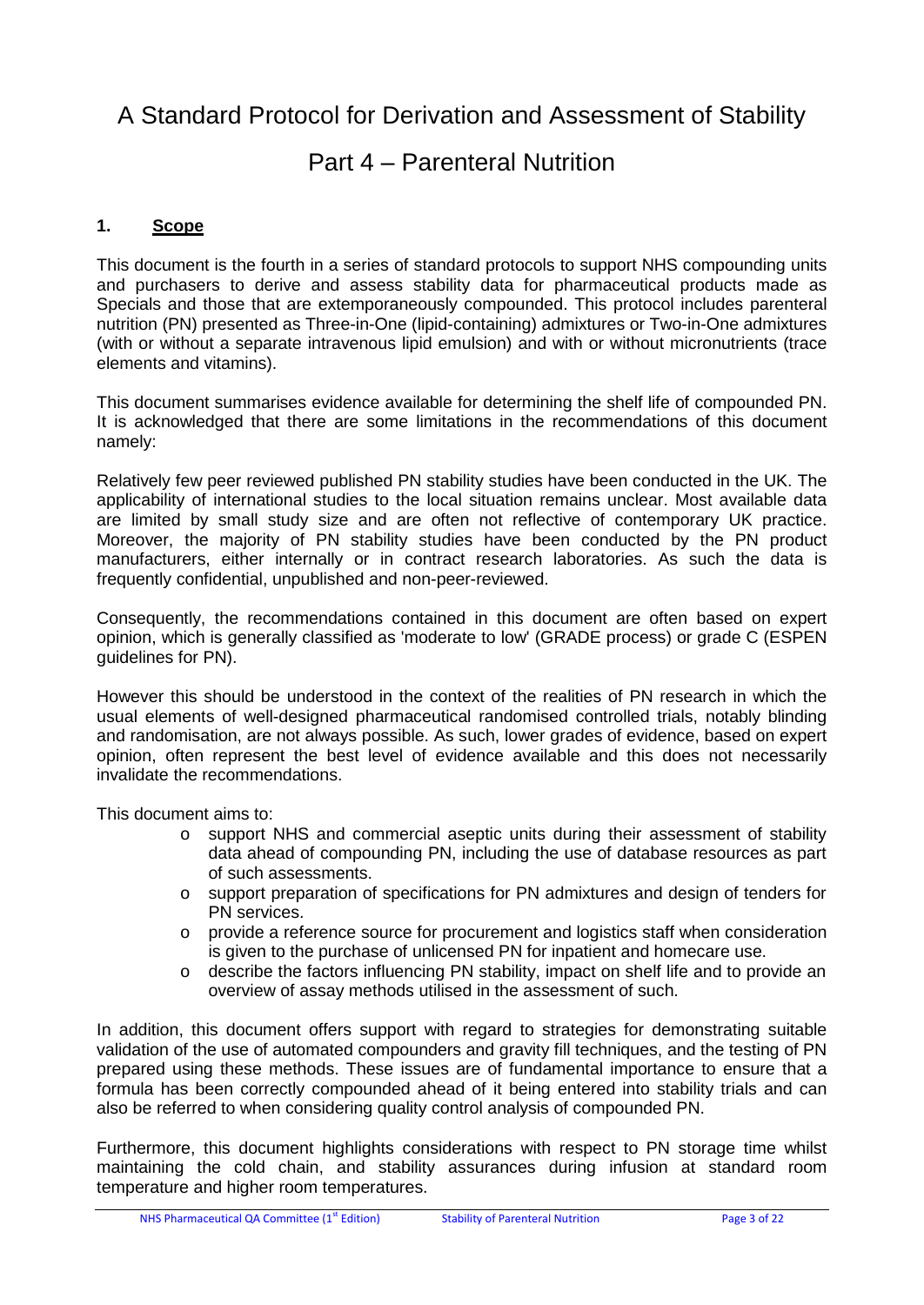# **2. Introduction**

PN is unique in that, although it is a source of nutrients designed to support physiological processes it is also a Prescription Only Medicine made from licensed and sometimes unlicensed medicinal products.

PN is a complex mixture of components, and can contain over fifty separate chemical entities. The complexity of such admixtures requires careful consideration of factors that may affect stability, which include: overall admixture composition, mixing order of individual ingredients; mixing process (automated or manual / gravity fill); type of final container; quantity of air in the final container and/or dissolved within the final admixtures; and the quantity of air found in individual ingredients, exposure to light; temperature during storage; duration of storage. The inclusion of micro-nutrients (trace elements and vitamins) is almost always an essential part of PN admixtures but these can generate potentially hazardous by-products that need to be understood and their clinical importance determined<sup>1</sup>.

To have a viable PN service there must be assurance that products will be assigned with an operationally and clinically relevant shelf life. Currently insufficient analytical techniques are available to evaluate the full spectrum of chemical and physical changes which might occur after mixing individual components to formulate a PN admixture and during subsequent storage, transport and administration. Adequacy of analytical methods should be carefully assessed. Requirements for stability and quality control testing should be risk-based.

The complexity of PN means that it is not possible to assign shelf lives based on the criteria often applied to other aseptically prepared products, such as the time for a certain percentage loss of one main ingredient or the levels of a single degradation product that may accumulate over time.

There are three basic types of PN admixtures used in clinical practice: lipid emulsion, either alone or with vitamins (which may be co-infused with a two-in-one admixture through a Y site); two-in-one admixtures containing amino acids and glucose with or without electrolytes and micronutrients; and three-in-one admixtures containing amino acids, glucose and lipid with or without electrolytes and micronutrients (often also referred to as All-In-One PN mixtures).

PN regimens for adult patients can be very different to those for paediatric patients, which can, in turn be very different to those for neonates. For example, there may be different ratios of components or quantities of macronutrients or electrolytes. In neonates, two-in-one admixtures with or without a separate lipid phase tend to be used. - Although two-in-one admixtures, of protein and glucose with a separate lipid phase, form the majority of bags used for neonates in the UK the use of three-in-one admixtures for children is increasing, especially in Europe. There has been data in the literature on three-in-one admixtures for children for some time. Component manufacturers can provide stability references for paediatric three-in-one regimens. One recent published study looked at three-in-one admixture stability for neonatal  $PN^2$ .

Micronutrients (trace elements and vitamins) are added to PN admixtures either during compounding or when aseptically manipulating a standard formula for a named patient, and stability assessment needs to be relevant to the process undertaken.

Sometimes simple infusates such as glucose with electrolytes are referred to as PN. There can be specific issues regarding the stability of micronutrient preparations in glucose 5% bags due to the unbuffered acidity of the glucose solution and the absence of stabilising / complexing amino acid solutions. Hence these preparations also need to be carefully assessed.

Part of the procurement process for aseptically compounded PN requires the appropriate assessment of supporting stability data, which is discussed in this document and a supporting summary checklist provided in Appendix 1.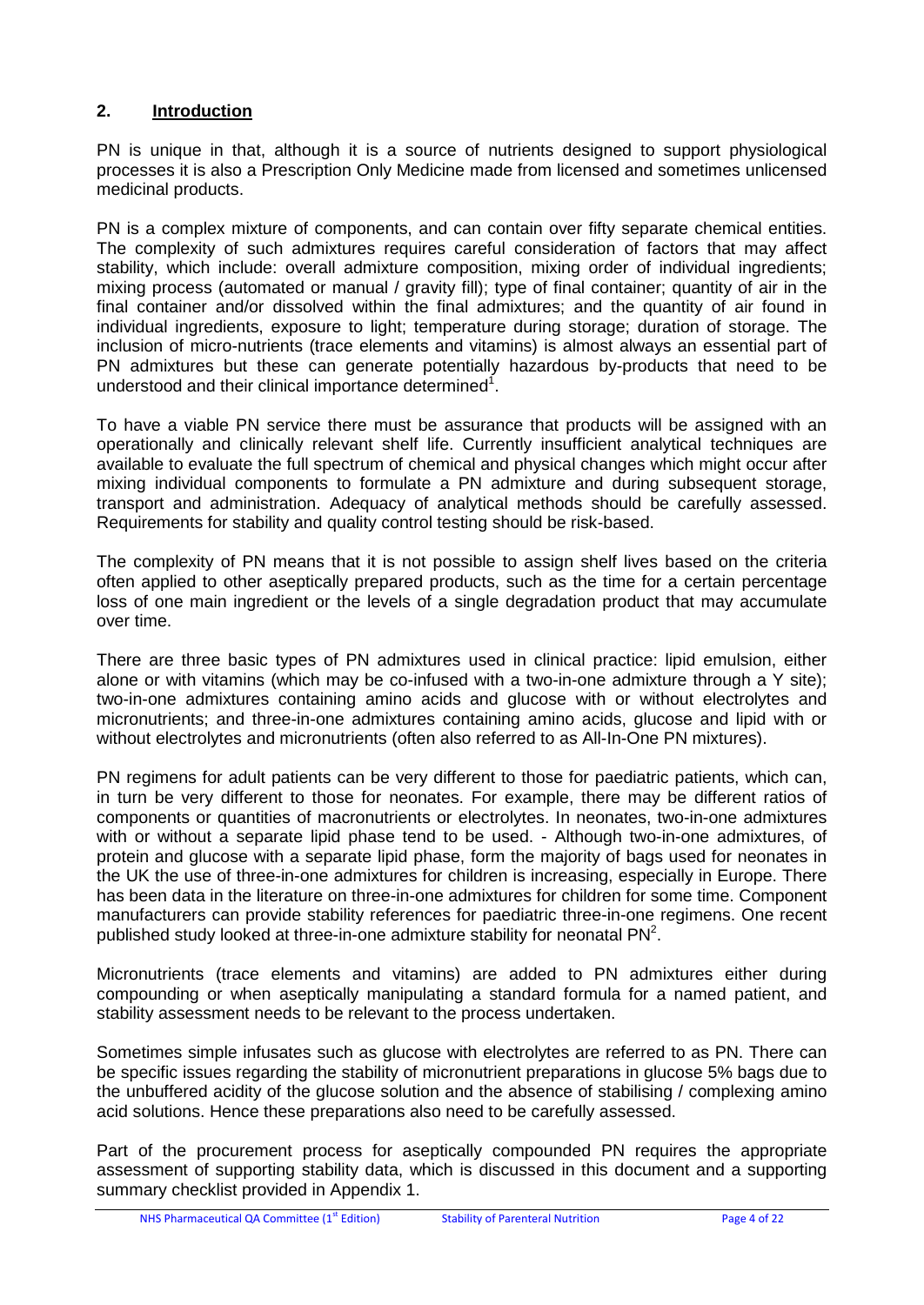# **3. Risk Management considerations**

Due to the complexity of the formulations and production processes professional judgement is always an important aspect of shelf life assessment. Interpretation of stability data and correlation with specific formulations, local practice and conditions, and the needs of the patient are of paramount importance in minimising risk.

As stated above, PN is a complex mixture and it is not currently possible to assess the stability of all of the ingredients independently. All individual components in a PN formulation are stable at the time of manufacture and sterilisation in their original container.

However, when they are mixed together complex reactions can occur and the stability of the overall admixture needs to be assessed.

Some vitamins and some amino acids are inherently unstable in the final admixture. For example, ascorbic acid is highly prone to oxidation, although in becoming oxidised it can protect other components from oxidation. Another example of an inherently unstable component is vitamin A, which is highly photo-unstable without suitable light protection of the bag. Light protection is also important to ensure the stability of amino acids and lipid emulsions<sup>3</sup>. Consideration also needs to be given to light protection whilst the PN is passing through the administration set.

#### 3.1 Compounding processes

The order and method of mixing are critical criteria for PN stability. It should be noted that most stability studies are conducted on PN compounded by gravity filling and manual additions. PN made from the same concentrations of individual components using an automatic compounder that can mix components within the tubing poses an added challenge which should be understood and considered ahead of data extrapolation.

A bulk or a pooling stage in the production of PN admixtures may be useful, particularly for low volume formulations (neonates / lipid solutions) and can have the advantage of enabling a bulk sample for chemical and microbiological analysis. However, this process itself may impact on stability, particularly if the formulation contains potentially incompatible components. Before embarking on a process that requires pooling risk assessments and process validation must be carried out in line with the recommendations of the MHRA Q&As for Specials Licence Holders<sup>4</sup>.

#### 3.2 Air in the formulation

The amount of air dissolved within the formulation and retained in the final product container will have a direct impact on stability of the mixture. Automated compounders may introduce more air than gravity filling and in either case as much air must be removed from the final bag as possible during preparation. Nevertheless, a quantity of dissolved air will remain within the bag which will be a source of oxidation. The quantity of air remaining in solution is temperature dependent since the solubility of air increases as temperature decreases.

Ascorbic acid, an antioxidant, is preferentially oxidised in the presence of other oxygen-sensitive ingredients. Adding an excess of ascorbic acid can therefore help to stabilise the formulation. The oxygen load from one typical litre of glucose or normal saline leads to a loss of approximately 50mg of ascorbic acid<sup>5</sup>. It is therefore common practice to recommend supplementation with, for example, 50mg of ascorbic acid per litre (as an antioxidant) plus 50mg to cover the UK recommended daily amount (RDA) for the adult patient.

Note that UK FSA recommends 40mg/d for healthy adults, but ASPEN, ESPEN and new AuSPEN PN guidelines recommend 100-200mg/d for adults. Commercial multivitamin preparations contain variable quantities of ascorbic acid (e.g. Cernevit® (Baxter) 125mg per vial and Solivito® N (Fresenius Kabi) 100mg per vial).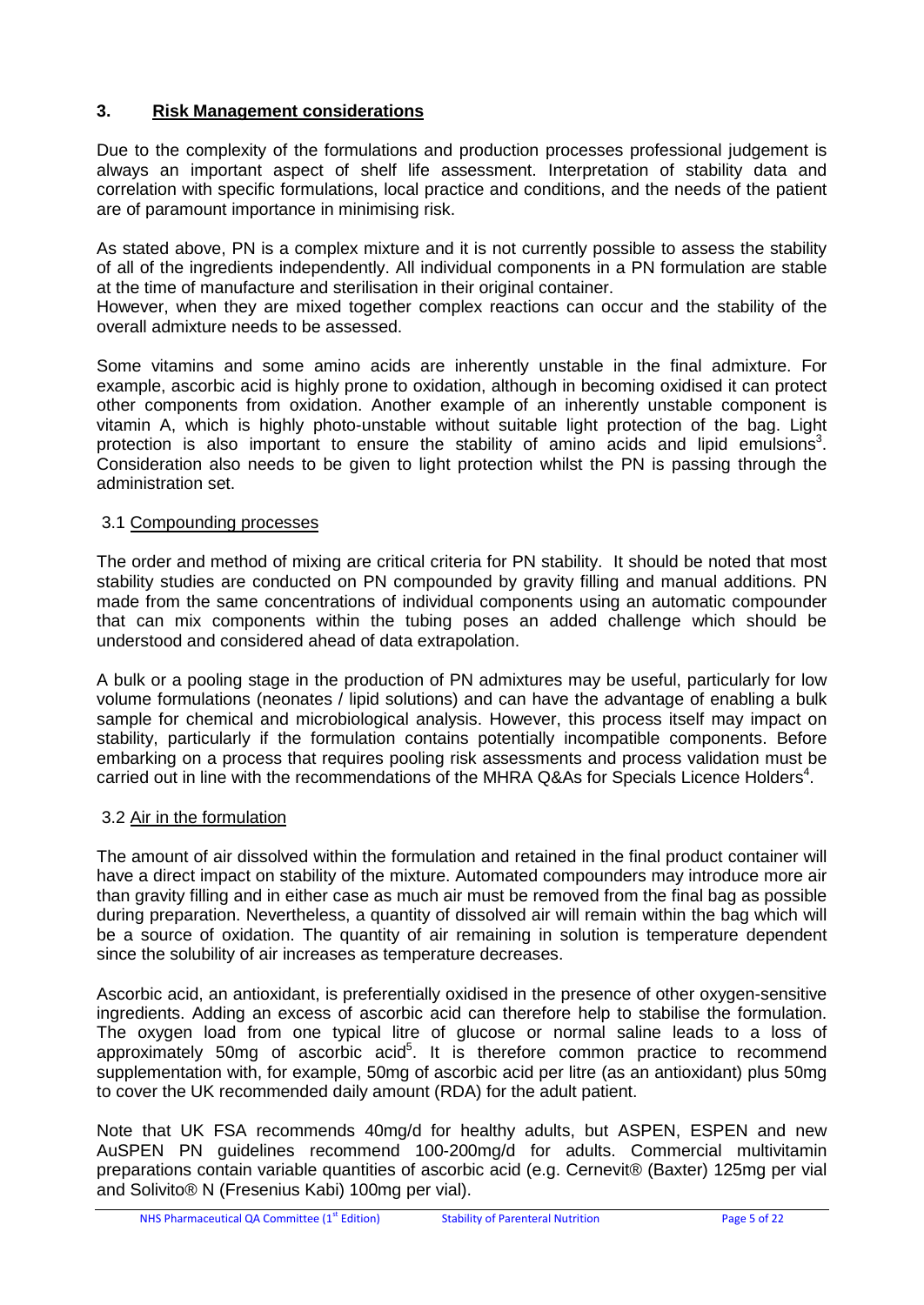#### 3.3 Final container choice

PN containers should never be over-filled because there must always be sufficient potential to remix the bag ahead of use and in the event of creaming.

Ethylene vinyl alcohol (EVA) plastic is semi-permeable to oxygen (and other gases) and hence has been largely superseded by multilayer oxygen barrier PN infusate containers. Use of oxygen impermeable bags largely prevent ingress of air and hence will reduce the destabilising effect of oxygen on micronutrients, amino acids and lipid emulsions and are recommended for use with all PN admixtures. These bags are also able to minimise the risk of activating air detection alarms during infusion.

Risks associated with the use of syringes as a storage device for compounded products should be weighed against the risk of over-dose from the use of larger volume containers. See section 5.1.2 for more detail.

#### 3.4 Impurities

Impurities, such as aluminium, could be present in any individual PN ingredients before compounding and can impact on the safety and stability of the PN formulation. There is evidence that plastic containers leach considerably less aluminium than glass containers, particularly for organic ingredients such as calcium gluconate<sup>6,7,8</sup>. Note that aluminium levels in PN are more likely to be of clinical concern<sup>9</sup> than to be an issue for the stability of the admixture, especially for neonates.

#### 3.5 Storage temperature

PN is almost always stored in the refrigerator (unless it is infused shortly after compounding). There are several issues to consider with the product cold chain process. The time it takes to cool a bag to refrigeration temperatures can be significant, particularly for large volumes (this will impact on the turnaround time for suppliers). Cold chain transport for PN is critical, and the risk of contact between prepared bags and frozen cold packs must be eliminated as this could allow localised freezing of the admixture and subsequent physical degradation.

It is vitally important to follow Good Distribution Practice<sup>10</sup> and to maintain the product within 2-8°C during transport. There are various choices in terms of methods of ensuring compliance with the cold chain, whichever method is used it must be validated. Temperature cycling is likely to contribute to instability of the lipid emulsion and should, therefore, be avoided.

#### 3.6 Infusion period

There are two main considerations for determination of the infusion period for PN, the chemical and physical stability and the microbial growth potential.

PN is normally infused over 24 hours or less and there are a number of quidelines that effectively limit infusion to this duration<sup>11,12</sup>. However, in some cases infusion periods have been extended to 48 hours in order to reduce risks of line infections during bag changes.

There is only evidence to support this in neonatal practice where infusion is via a suitable endotoxin retaining 0.22micron filter, in general manufacturers do not support an administration period beyond 24 hours in their stability statements, although certain products are licensed for a 48 hour period at room temperature once activated $13,14$ .

The in-use period of the stability study must also include sufficient time to warm the bag up to room temperature following removal from the refrigerator; this can take some hours for large volumes of solution.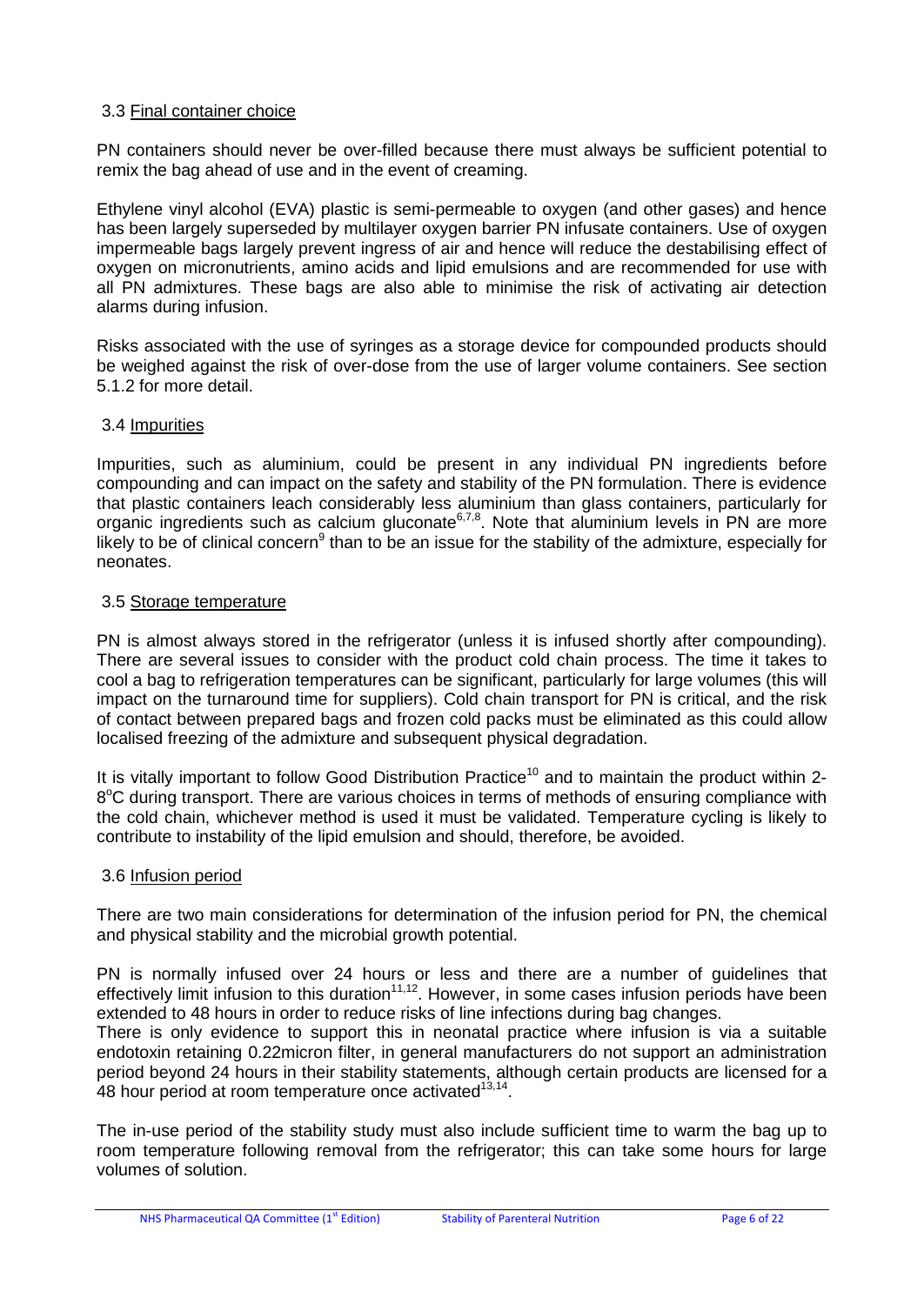During the in-use period it can be assumed that, for many adult patients and homecare patients the bag is at room temperature  $(25^{\circ}C)$ . Neonatal units tend to be kept much warmer than this and hence for these the in-use storage could be up to  $30^{\circ}$ C, which should be accounted for in stability studies and assessments.

# **4. Causes of Instability**

The causes of instability of PN admixtures are considered below.

#### 4.1 Lipid emulsion instability

Lipid stability considerations include both chemical and physical stability.

Chemical stability of lipid emulsions is still poorly understood and the clinical impact of the byproducts of lipid peroxidation, such as MDA (malondialdehyde) is still under investigation. Lipid peroxidation is known to be accelerated in the presence of micronutrients, light, oxygen and temperature<sup>15,16</sup>.

The routine use of oxygen barrier bags mitigates this process as does the light protection. The impact of light exposure during infusion is currently an active research area in neonatology<sup>17</sup>.

Physical lipid emulsion destabilisation is a time-dependent phenomenon, although under certain conditions it can be rapid. The process begins with aggregation of lipid droplets and this is followed by creaming (potentially reversible) and flocculation leading to subsequently cracking of the emulsion (not reversible).

Modern lipid solutions generally contain a mixture of oils that are mixed before the emulsifier is added and therefore it can be assumed that individual droplets contain a mixture of oils<sup>18</sup>.

When considering droplet sizing analysis for lipid emulsions small droplets may be an important consideration due to their large number in addition to larger, aggregated, droplets. This is because the smaller droplets may come together and aggregate more readily to cream and to crack. Therefore, any changes in droplet size distribution over time need to be carefully considered. Nevertheless, limits for lipid emulsion droplet size are normally established based on the development of enlarged lipid particles. Examples of the criteria that may be used are summarised in Table 1 below<sup>19</sup>.

There is no consensus in practice on precise droplet size/count limits for all-in-one PN admixtures. There is a monograph in the United States Pharmacopoeia (USP) which does assign limits for lipid emulsions (see section 7.5), the use of which is being strongly advocated in some quarters for nutrient admixtures<sup>20</sup>.

However, the monograph cited is intended for lipid emulsion analysis where products are licensed in the US and its application to PN admixtures is still controversial.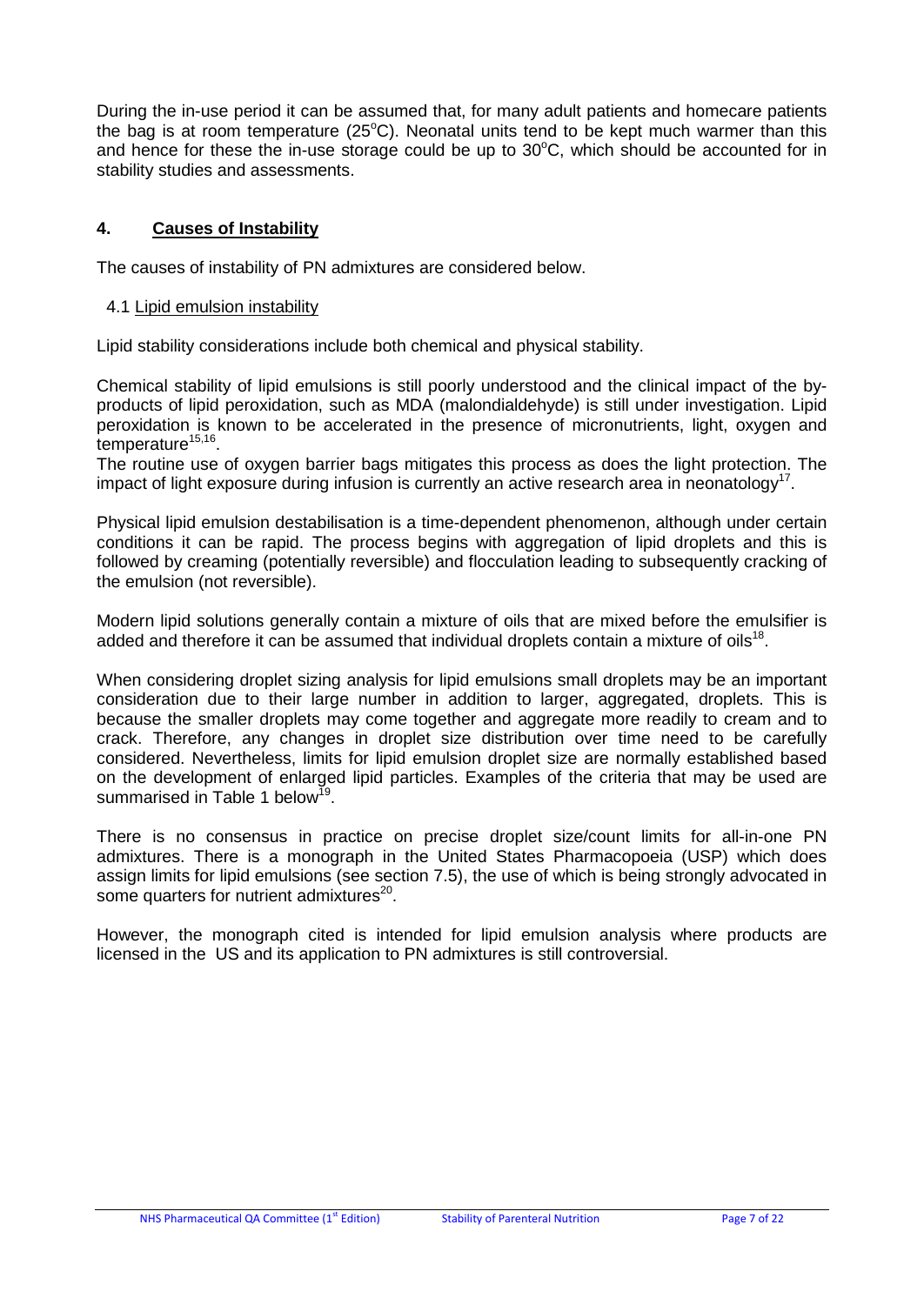| Appearance      | <b>Definition</b>                                                                    | Acceptability |
|-----------------|--------------------------------------------------------------------------------------|---------------|
| Homogenous      | Uniform appearance throughout                                                        | $\ddot{}$     |
| Slight creaming | Cream layer <5mm, easily redispersed                                                 | ÷             |
| Heavy creaming  | Cream layer > 5mm with occasional<br>aqueous layer at base, redispersion<br>possible | $+$ *         |
| Flocculated     | Not redispersible                                                                    |               |
| Cracked         | Free oil present                                                                     |               |

\* This is acceptable only as an extreme of any matrix.

#### 4.2 Precipitations and micro-precipitations

Formation of insoluble phosphates of calcium and/or magnesium is a well-known risk with PN and therefore their concentrations in the final formulation are generally limited and different salts are used to further minimise precipitation risk. For example, the use of an organic phosphate source such as sodium glycerophosphate has become widespread, however some commercial amino acid sources contain inorganic phosphate. The incompatibility between calcium and phosphate or sulfate/or magnesium and phosphate is a very real issue during the compounding process especially if an appropriate mixing order of components is not used, or if the use of automated compounders results in their mixing within the plastic tubing sets used during PN preparation. With three-in-one formulations it can be difficult or impossible to detect precipitations hence with these admixtures the risks are greater.

The final pH of the admixture and the pH of the amino acid solution used can significantly impact on the likelihood of calcium phosphate precipitation, hence the maximum safe concentrations are specific for each amino acid source. Lipid bound phospholipid does not impact on calcium phosphate stability

The solubility of calcium phosphate and calcium sulfate decreases with increasing temperature, increasing the risk of precipitation. This can be of particular concern in neonatal units where bags may be infused at  $30^{\circ}$ C.

There are other elemental components of PN which may cause micro-precipitates seen as a haziness within the solution, these are difficult to spot using conventional means and are generally noticed using the Tyndall Beam Effect $^{21}$ .

Iron phosphate can form a micro-precipitate due to the nature of the phosphate in Synthamin®. Hence if iron is to be added to a Synthamin® containing admixture electrolyte free (Synthamin® EF) should be used and the phosphate (as organic) and other electrolytes added as required. In some cases, the addition of ascorbic acid to the formulation also appears to prevent the problem occurring<sup>22</sup>.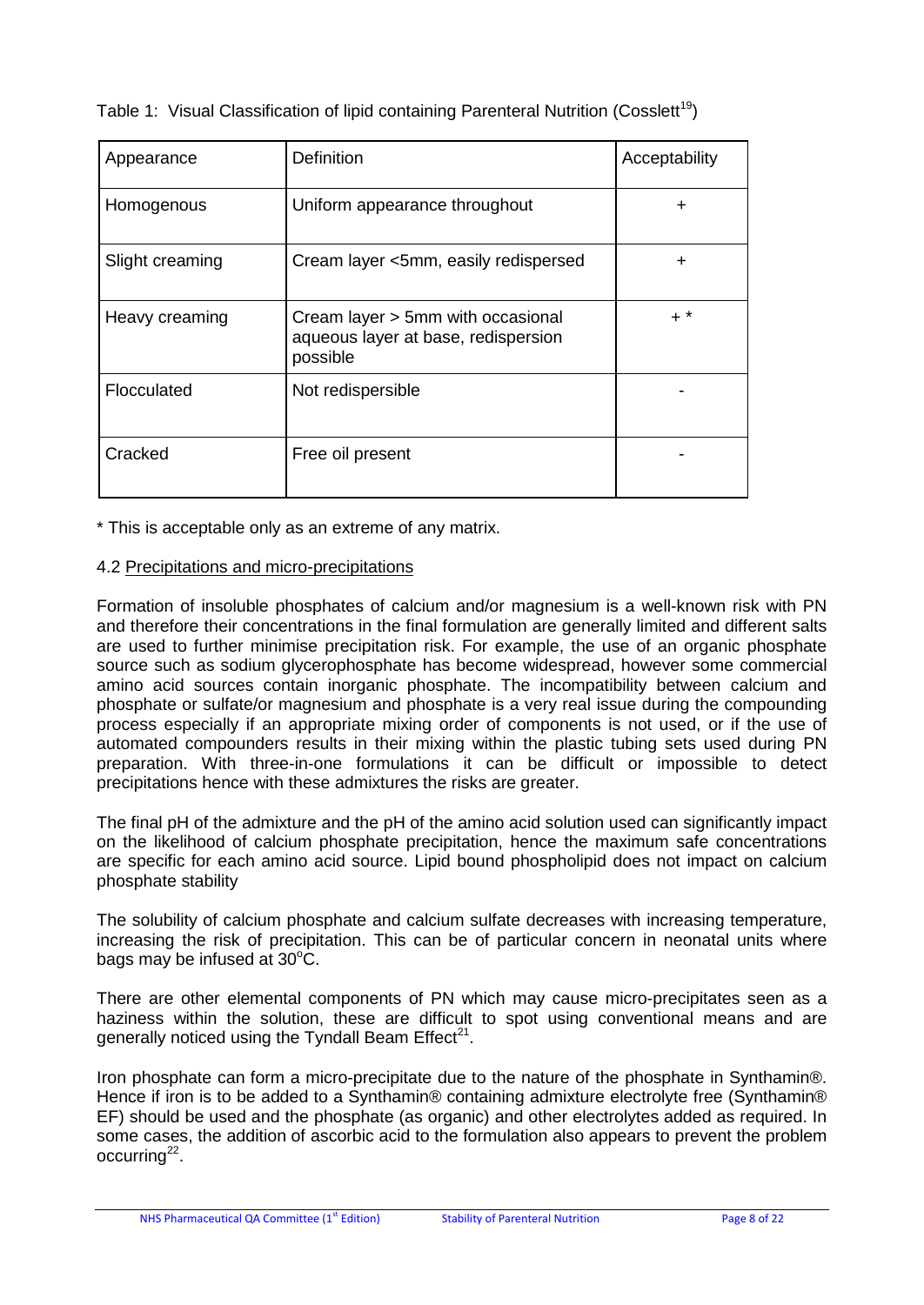A complex microprecipitate, can also be formed by interaction between copper and a degradation product from sulfur containing amino acid solutions (cysteine) believed by some to be copper sulphide and others to be copper cysteinate<sup>23</sup>.

Selenium plus high concentrations of ascorbic acid is another theoretical risk of microprecipitation that has been reported in the literature<sup>24,25</sup>. However, other studies have suggested that it is not expected to be seen in routine practice using standard doses of the two components and where the pH of the final solution is above pH  $5^{26,27,28}$ .

#### 4.3 Vitamin instability

There are two main causes of vitamin instability in PN: oxidation and photodegradation.

Oxidation results from the presence of oxygen, which is introduced into the bag during preparation. This includes air which is dissolved in certain PN ingredients (e.g. glucose infusion, electrolyte additives) or the air able to diffuse through the PN bag into the infusate during storage. Such reactions are time-dependent and therefore the rate of reaction and extent of losses will vary according to the composition of an individual PN formulation.

Ascorbic acid is perhaps the PN component that is the most reactive with oxygen and so if present it will be preferentially oxidised rather than other components. This reacts with the available oxygen in the infusate, which may protect other components within the formulation. Following the addition of ascorbic acid there is a rapid reaction with any oxygen present within the bag, which is generally complete within 24 - 48 hours assuming further ingress of oxygen into the infusate is limited by the use of an oxygen barrier bag. In this case, the total loss of ascorbic acid will depend almost entirely on the amount of oxygen present within the PN infusate immediately after compounding. If an oxygen barrier bag is not used the ascorbic acid will continue to be oxidised beyond the first  $24 - 48$  hours<sup>29</sup>.

Ascorbic acid does eventually degrade to Oxalic acid, which could in theory react with calcium to form insoluble calcium oxalate but this is only of consideration in extreme circumstances where significant ascorbic acid degradation is expected. This would not be the case if oxygen availability is minimised using oxygen barrier bags and removing excess air from the bags $^{30,31,32}$ .

Photodegradation of PN components such as vitamins A and E occurs when PN admixtures are exposed to daylight (UV / short wavelength visible light). Vitamin A is the most important light sensitive vitamin, the rate of degradation is affected by the presence of lipid emulsion (which may block some of the light), the depth of the solution, the time of day and the local weather. Vitamin E can also be affected by light due to a photo-oxidation reaction but it is generally protected from this by the presence of excess ascorbic acid<sup>33</sup>. Light protection of PN is paramount to maintain stability of these ingredients.

#### 4.4 Other component chemical instability considerations

Specific amino acids may also react with dissolved oxygen, especially cysteine (which may lead to the generation of hydrogen sulphide) and tryptophan, whose degradation products can cause darkening of the PN mixture.

The Maillard reaction where the reactive carbonyl group of a sugar reacts with the nucleophilic amino group of amino acids to produce a variety of substances normally resulting in browning of the solution has been reported as an issue $34$  but is not likely to be significant at the normal temperatures of compounding storage and administration of PN.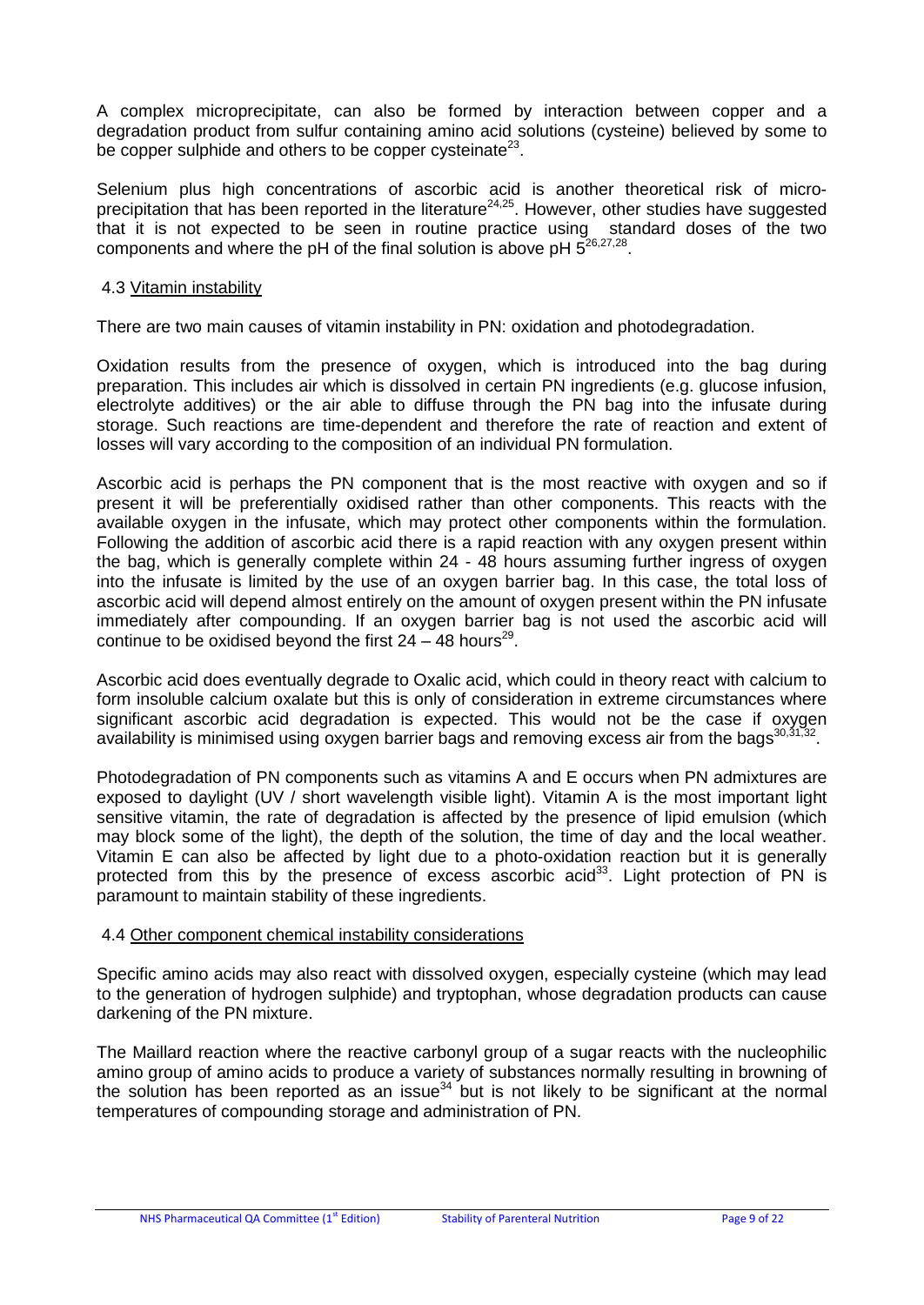#### 4.5 Additions of drugs into PN and Y-site compatibility issues between PN and other infusates

The addition of drugs into PN or mixing of PN with other infusates via an administration set / Ysite is discouraged since it can often cause compatibility issues. There is some evidence to support ranitidine and cimetidine addition to certain formulations<sup>35,36</sup> but suitable data and specialist knowledge should be available before deciding to add any drugs to, or mix any drugs with, PN.

#### 4.6 Incompatibilities with line locks

Line locks may be incompatible with PN (e.g. heparin with lipid-containing PN) and require careful flushing protocols.

#### **5. Stability Assessment**

#### 5.1. Containers

The containers used in stability studies should match those that will be used for the product, all types of container to be used should be tested.

#### 5.1.1 Parenteral Nutrition Bags

Generally oxygen barrier bags should be used for all bespoke PN unless a very short shelf life is assigned. Multi-chamber bags once removed from their overwrap may not offer a full oxygen barrier and under normal circumstances once mixed and vitamins added the shelf life should be restricted according to available data.Once the multi-chamber bags have been removed from their overwrap then the in-use shelf life should be assigned whether or not the vitamins and trace elements are added straight away.

In some cases expiry dates can be extended by addition of excess ascorbic acid, repackaging into an oxygen impermeable outer bag and removing the air from this together with the inclusion of an oxygen scavenger within the overwrap.

It is important whatever containers are used that as much air as possible is removed from the bag before final seals are added.

#### 5.1.2 Syringes

In some units syringes are used for the containment of the lipid emulsion in neonatal PN. Syringes on the market do not have registration as storage devices, hence when used as storage containers they must be fully validated including for microbiological integrity and physical robustness. Please refer to the 'Protocol for the integrity testing of syringes<sup>37</sup> for further information.

The syringe and closure system should be fully defined and the data generated will be specific to this system. It is desirable to use luer lock syringes, two piece polypropylene syringes may also be suitable and may have lower extractive levels, however, past history indicates that there may be more issues with the integrity testing $38$ .

An assessment of the level of extractives from syringes containing lipid phase should be carried out and the implications understood. The British Pharmacopoeia (BP) monograph for plastic syringes<sup>39</sup> provides useful quidance and limits for syringe extractives, however, it should also be considered that lipid emulsions may leach different materials from the syringe when compared to aqueous solutions.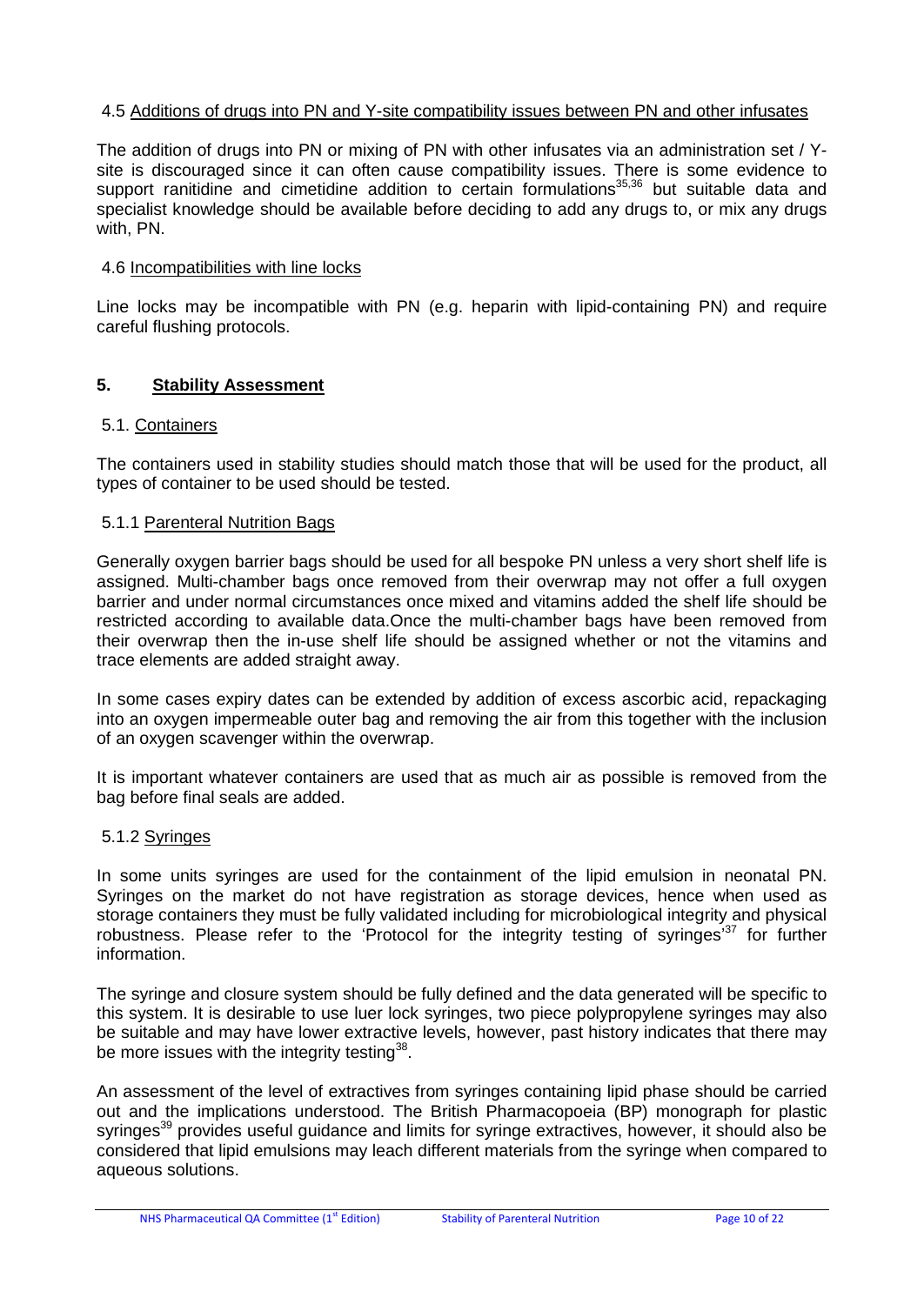It is preferable that syringes, with the plunger attached, should not be filled to higher than 85% of their marked capacity, to prevent undue plunger movement and thereby compromise microbial integrity during shipping and distribution. This should be reflected in the design of the stability trial.

Note that the lipid phase of PN has shown itself to be a very good growth medium for microorganisms and hence the integrity of the container is of paramount importance.

#### 5.2. Storage Conditions

PN once compounded is almost exclusively stored in a refrigerator, cooling times and time to naturally warm up to infusion temperature together with the infusion time (normally at room temperature 25°C) should all be considered when designing a stability trial. Remember that small volumes will cool and warm more quickly than larger volumes; hence ideally the full volume required should be studied. It is standard practice to allow 2 hours for PN to warm sufficiently following cold storage before administration is begun.

Generally only two storage conditions are required both being protected from light.

- a) Refrigerated in the absence of light ( $5^{\circ}$ C $\pm$  3 $^{\circ}$ C) storage
- b) Room temperature (25°C  $\pm$  2°C) infusion time plus cooling / warming / excursions

However, neonatal PN may experience higher temperatures during the infusion period with some units being at  $30^{\circ}$ C, which needs to be considered when designing a stability study for neonatal formulations. Furthermore, homecare PN patients may have an ambulatory pump and the PN may therefore be closer to the patient (e.g. in a backpack) and so a higher in-use temperature may need to be assessed.

For PN the room temperature / in-use scenario data can be obtained by storing for a period at room temperature / higher temperature at the end of the study, this would normally be limited to 24 hours or 48 hours<sup>11,40,41,42,43,44</sup>. This will reduce the costs of a study compared to an independent room temperature / higher temperature study being carried out and give more clinically relevant data.

PN should be routinely protected from light during infusion (see above). If the product is likely to be exposed to light during infusion then this is likely to be a complex scenario and one would also need to assess impact of the type and level of light and consider exposure in the administration set.

PN is always an aqueous solution or emulsion and hence apart from an assessment of the moisture loss from the container there is no need for humidity control in the stability study. Humidity variation will not impact on product stability.

#### 5.3 Orientation of containers during stability studies

Solutions should be stored horizontally for the duration of refrigerated storage. During the simulated in-use period the containers should be stored vertically, this will enable better visual assessment of any creaming or cracking of the emulsion. It is important in practice that PN is stored in this way.

#### 5.4. Matrices

Stability of PN is generally determined by a matrix approach that considers the composition of an infusate. A range over which the individual formulations are stable is determined and this informs the limits of the matrix. Assuming stability can be demonstrated at the edges of the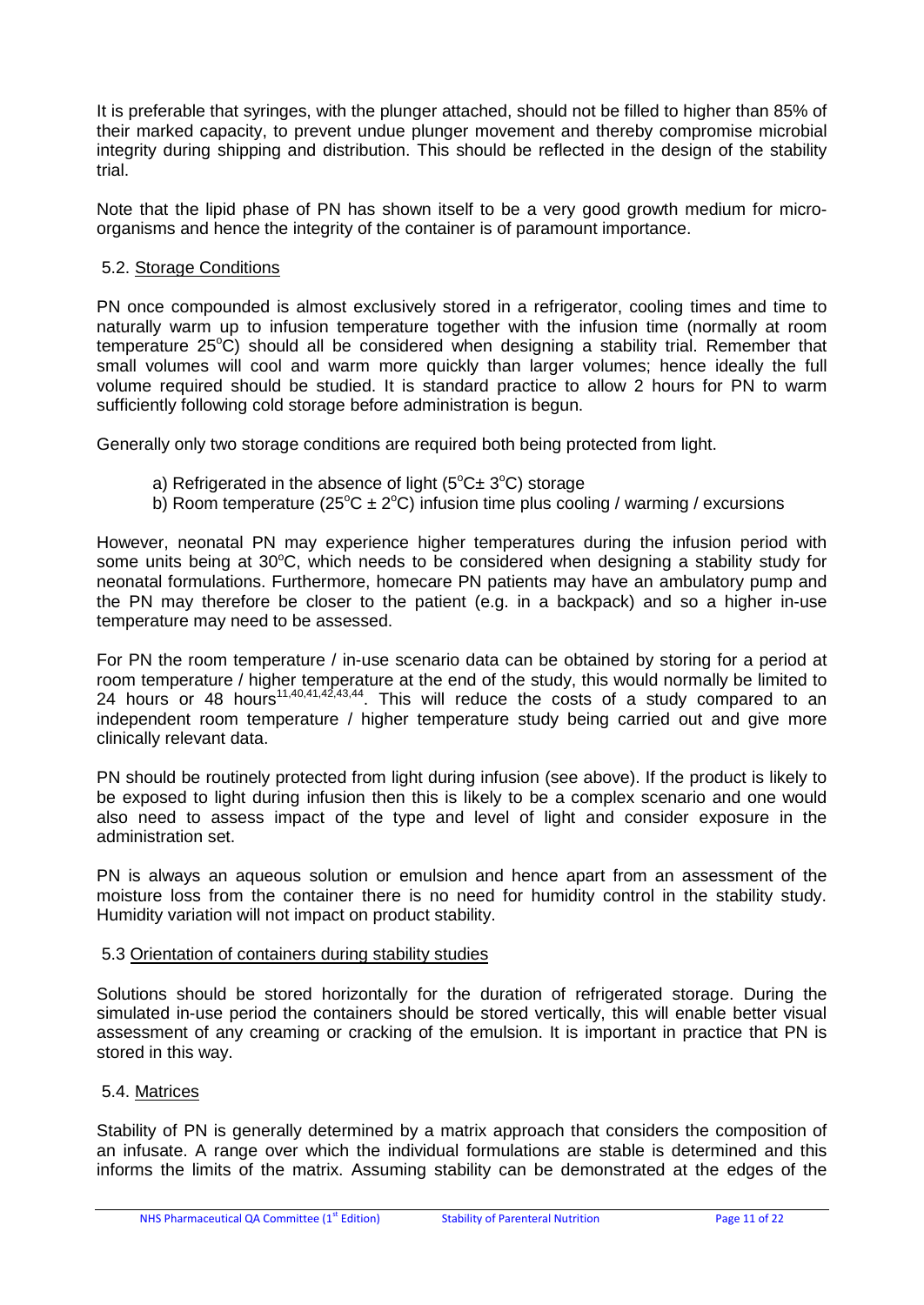matrix area then data may be interpolated to give a degree of stability assurance within the matrix.

If a formulation falls outside of the matrix then a specific stability study or extrapolation of further studies to extend the matrix will be necessary. In the interim period a formulation meeting known data should be used or if absolutely necessary then a risk-based decision needs to be taken by the prescriber and accountable pharmacist.

#### 5.5 Storage Period / Study Length

Due to the complexity of PN, and the risk based approach to assignment of shelf life for most formulations the minimum shelf life required for the product to be viable should be allocated. For stock bags of standard formulations this may be up to 90 days, but for individually tailored bags, where stability data is based on interpolation from a matrix, shelf lives should not normally exceed 16 days for hospital inpatients and 30 days for homecare patients, even if additional data exists. This allows provision of a viable service to patients allowing for compounding and transport and also to cover exceptions such as patient holidays.

Stability studies should reflect these periods and sampling normally carried out at the beginning and end of the refrigeration storage period, and then after the simulated infusion time with an added margin of error e.g. a further period at room temperature to allow for variations in clinical practice.

#### 5.6. Sample Numbers

In line with other stability trials then stability samples should be prepared and assessed in triplicate, ideally using separate batches of critical starting materials. However, the decision on sample numbers may be dependent on the amount of information available on similar admixtures. It is acknowledged that there is much historic data which has been generated using a single sample and it would not be practical to invalidate that data but new studies should consider a higher number of samples where appropriate.

#### 5.7 Preparation / production process

The production process used for PN can impact the stability of the final formulation, and problems such as precipitation can arise during the mixing process. Automated compounders need to be carefully validated in this context since a majority of the PN mixtures used for stability studies have been compounded by gravity fill.

An impact assessment should determine whether stability data could be extrapolated to mixtures compounded with automated compounders, the mixing order and the amount of mixing of solutions in the tubing are likely to be critical parameters.

Air must be removed from compounded bags to leave as little as possible to prevent oxidation of the components.

#### 5.8 Quality Control Assessment of stability samples

It is essential to ensure that stability trials are undertaken with known formulations, there are various options for the quality control testing of PN admixtures which should be considered as a compounding accuracy check ahead of the start of the stability trial. The extent of any such QC testing should be based on a risk assessment and other in-process controls will form part of this assessment. The tests referred to below can also be used for routine quality control testing of compounded PN or as part of a validation protocol for the assessment of accuracy of automated compounding equipment, carried out on commissioning and then routinely to ensure continued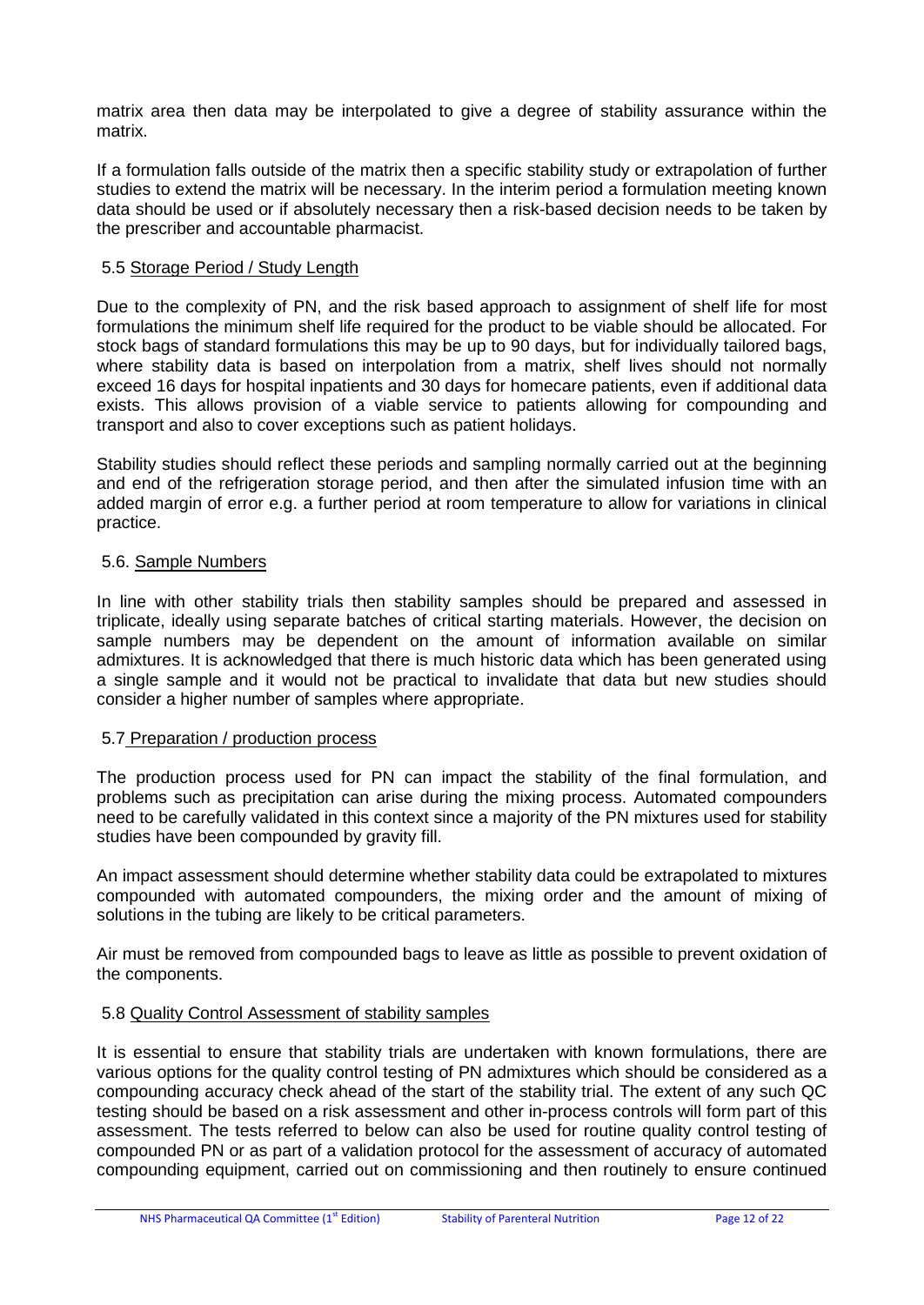compliance. Note that these are not stability indicating methods and are not part of the stability assessment itself, only a confirmation of formulation accuracy.

#### a) Electrolyte levels

Sodium and potassium levels can be measured using Atomic Emission (AE) spectroscopy or Flame Photometry (FP). Levels of these and other key cations including calcium and magnesium can be measured using Atomic Absorption (AA) spectroscopy or Inductively Coupled Plasma (ICP) spectrometry. ICP can also be used to measure many of the other elemental constituents of PN including certain non-metals, trace elements and also impurities such as aluminium.

#### b) Refractive Index

Refractive index can be used to confirm the general composition of a PN formulation and will be mainly influenced by the glucose and amino acid concentrations in the formulation. High levels of electrolytes and organic salts such as gluconate and glycerophosphate will also have an influence on the final refractive index. A matrix calculation can be used to generate a theoretical refractive index and to compare with the measured level.

For lipid-containing admixtures the lipid will need to be filtered out (using a 0.2micron or similar filter) or centrifuged ahead of testing.

Osmolarity or specific gravity can also offer some indication of the correct compounding of the admixture. Note that all of these methods are non-specific and the measured values are influenced by all components present in the mixture, hence they are only indicative.

#### c) Chemical tests

The BP test for phosphates is suitable for determination of the phosphate salt used in compounding<sup>45</sup>. Lipid bound phospholipid gives a negative result within the normal test timeframe (no colour change). If required the total amount of phosphate can be assessed by chemical methods.

More detailed chemical testing can be carried out as required using techniques such as High Performance Liquid Chromatography (HPLC) and testing for specific amino acids and vitamins. This would not be deemed necessary as an assessment of compounding accuracy as the above tests together give a high degree of assurance.

#### **6. Stability Testing Protocols**

The minimum testing protocol for stability assessment of PN should include

a) Colour, clarity, creaming and cracking and particulates, analysis of PFAT5 (percentage of fat residing in globules larger than 5µm) and/or lipid droplet size (see section 7.5 below)

b) pH

c) Assessment of sub-visible particle levels for two-in-one admixtures, for example light obscuration particle counting, turbidometric techniques, Microflow Imaging or other particle size analysis. Some imaging techniques can determine differences between lipid and other particles and so will be of some use in three-in-one mixtures too.

d) Assessment of degradation of known unstable ingredients such as Ascorbic Acid and the protection that Ascorbic Acid can have on the rest of the formulation.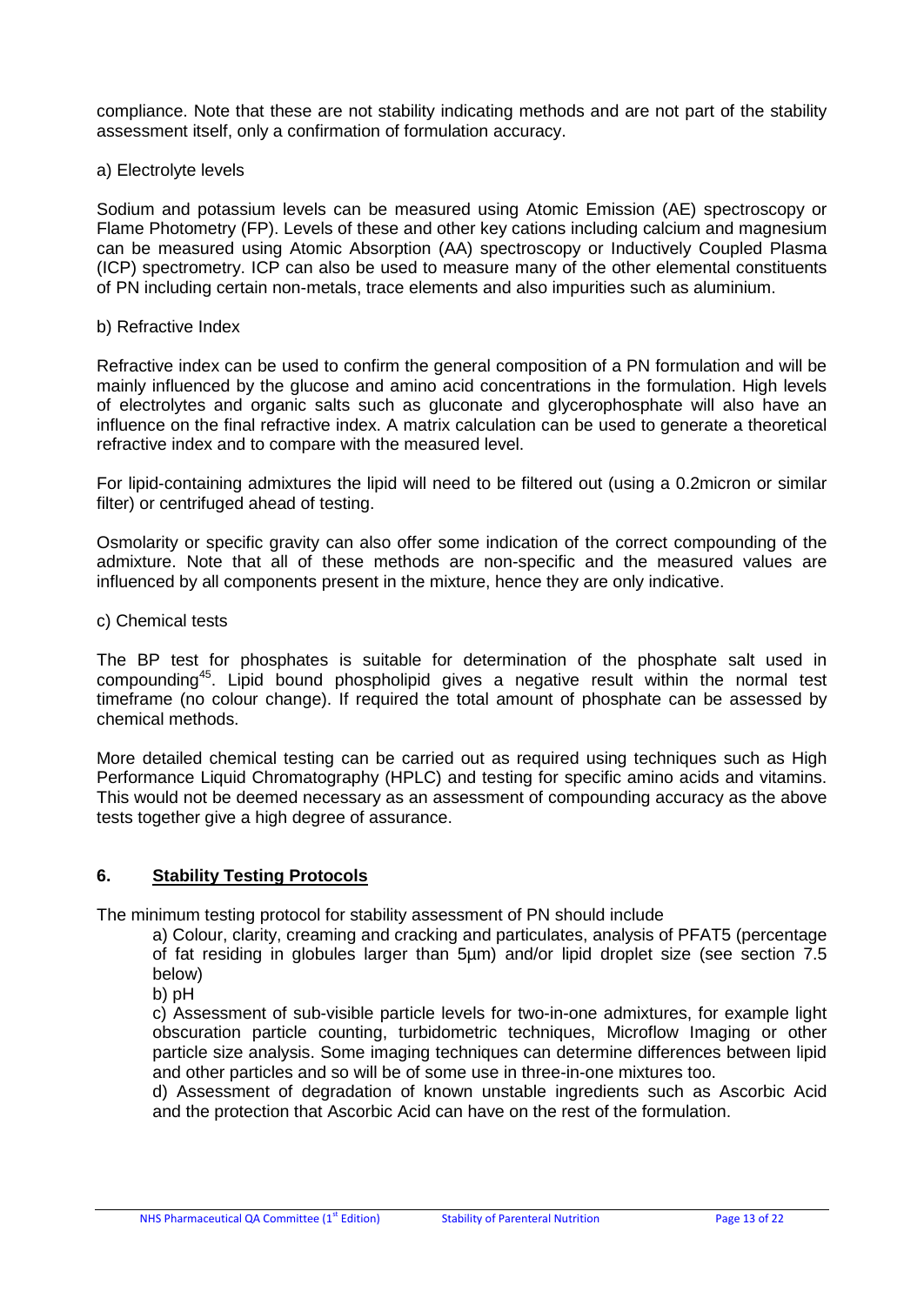Additional parameters which may need to be considered include

a) Moisture loss (this can be carried out by weight check after storing in a refrigerator or in order to better compare container characteristics at ICH (International Conference for Harmonisation) low humidity storage conditions). This is unlikely to be significant for the periods of storage for compounded PN.

b) Container leachables and extractables - likely to be a property of the container and independent of the formulation, and hence will not form part of routine PN stability studies.

# **7. Test Methodology**

There needs to be good understanding of the inter-relationship between the tests selected and the interpretation of the data generated. A range of tests will be required to fully assess the stability of a specific formulation or a matrix, details are given below. There are currently no Pharmacopoeial standards and hence techniques used are likely to vary between laboratories.

#### 7.1 Visual Characteristics

Appearance of solution / emulsion, colour, clarity, levels of creaming and the ability to be remixed, emulsion cracking and absence of visible particulates. Visual examination is a vital part of stability assessment for PN solutions.

No significant colour change is expected within the storage period of a PN solution, if protected from light. However, in particular for vitamin-containing admixtures, colour changes can occur. Colour can be generated by highly coloured components (ingredients or degradation products) in very small amounts and is therefore only loosely correlated with stability. Colour change can be determined by comparison with standards such as Lovibond Reference Standards.

For visible particulates / precipitations in 2-in-1 admixture then standard viewing equipment such as outlined in the BP<sup>46</sup> and polarised light viewers are suitable. Fibre optic lighting (Tyndall Beam Effect) can be useful in the identification of micro-precipitates. Multivitamin products can cause a haze in the solution on adding, which may clear over time, this is not a sign of an instability issue but may interfere with initial testing results.

Table 1 indicates acceptance criteria for lipid emulsion stability. Cream layers are not always easy to see and tend to be white until significant physical deterioration takes place causing the yellowing often seen in illustrations.

#### 7.2 Re-dispersibility

If there is some evidence of creaming in a bag the potential for re-dispersion needs to be assessed. This would normally be based on inverting the bag end over end and ideally the emulsion should re-disperse in ten rotations, with an outside limit of twenty rotations<sup>19</sup>, laboratories may have other equivalent standards.

# 7.3 pH

Whilst pH is critical to the stability of a PN infusate, significant changes in pH are rare since the amino acid solutions used are good buffers. Nevertheless, this means that pH changes during a study can indicate a critical stability failure. In general, a limit of +/- 0.5 pH units should be applied to ensure there has been no significant change in the product.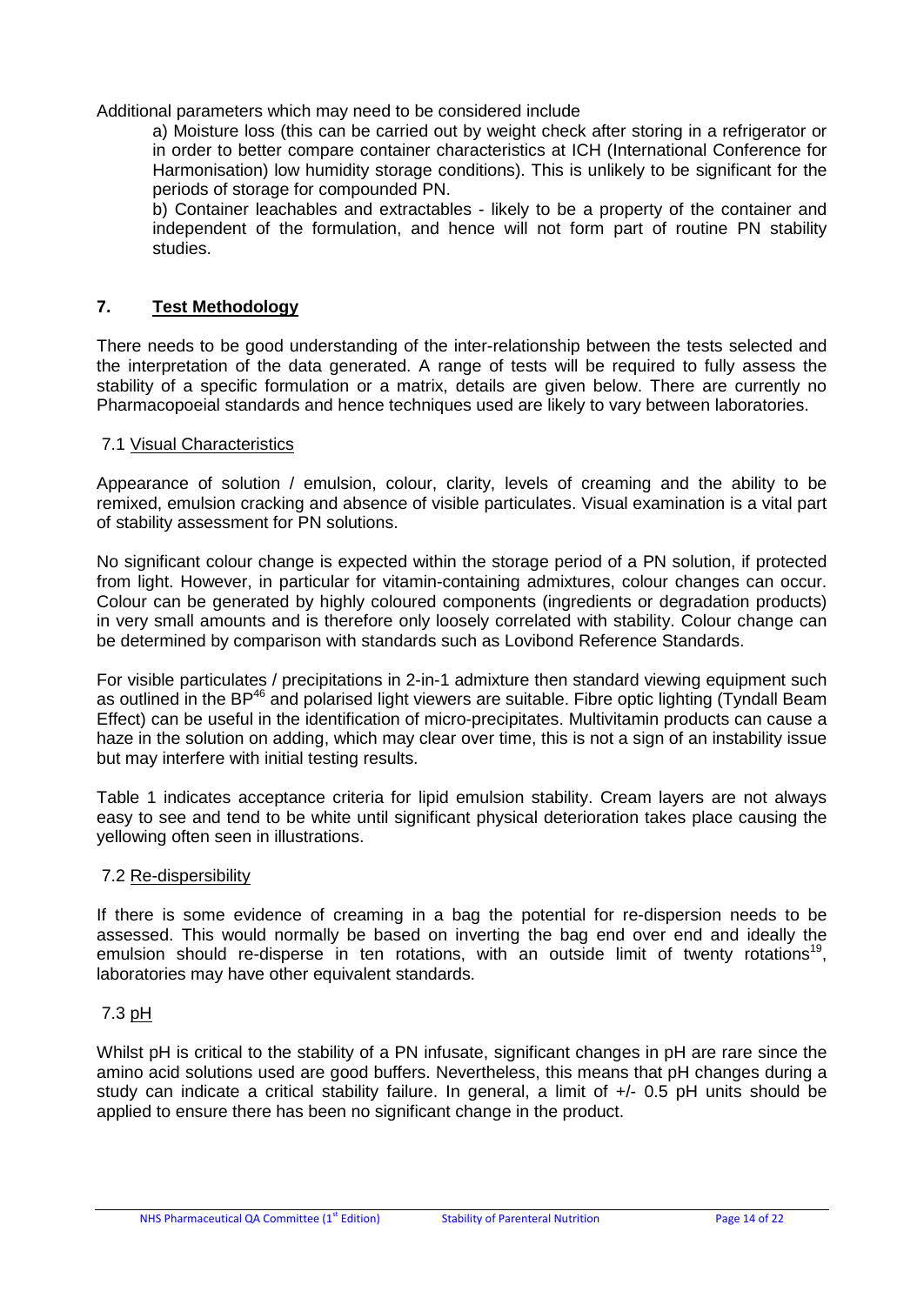#### 7.4 Particulates

For Lipid-free PN a sub-visible particle count using the BP Light Obscuration methodology<sup>47</sup> is one option for assessment of particle load and the formation of precipitates (limit as per BP). Alternative options include turbidometric determination (limits usually no change greater than +/- 0.5 NTUs). In order to better understand the reactions occurring it is recommended that any precipitate present is isolated and identified using suitable methodology.

#### 7.5 Lipid emulsion droplet size

Zeta potential was previously used in the determination of likelihood of droplet coalescence but there is little evidence for its usefulness. Stability assessments are therefore instead based on visual examination and particle sizing systems.

Light microscopy using normal light or fibre optic lighting can be a useful technique, which generally involves the use of clean blood counting slides (free of oils from the analyst's skin). Care must be taken since cover-slips may squash lipid globules and change their size and shape. Laser Diffraction is another useful technique, which uses an instrument optimised for intravenous emulsions.

The limits for microscopy techniques are based around ensuring no significant change over the storage period with limits for various particle size ranges and consideration of the shape of the droplets.

There are some specific limits set out in the USP monograph  $\langle 729 \rangle$   $^{48}$  regarding analysis of particle size in lipid emulsion, the monograph is intended to apply to lipid emulsions rather than full PN admixtures. Although the principles of PFAT5 and limiting numbers of globules greater than 5µm in PN admixtures is sound there are concerns over the use of light obscuration techniques in order to measure this. Furthermore light obscuration techniques will not pick up the smaller lipid droplets which may have an important role in indicating infusate instability.

The USP standards are set out below but have, to date, not been officially accepted in the UK or Europe, instead a combination of assessments methods based on visual, microscopic and a particle size analysis (e.g. laser diffraction, light obscuration) have been used routinely to determine lipid droplet stability in PN.

Chapter  $\langle 729 \rangle$  of the United States Pharmacopeia (USP)<sup>48</sup> has two methods for the determination of globule size distribution in soybean lipid based injectable emulsions, Method 1 is based on light scattering methods with a choice of using classic light scattering or Dynamic Light Scattering. Use of either option results in a limit for the intensity weighted mean droplet diameter (MDD) of less than 500nm irrespective of the concentration of the dispersed lipid phase.

The second USP method is measurement of the large globule content by a light obscuration or extinction method. The volume-weighted, large diameter fat globule limits of the dispersed phase, expressed as a percentage of fat residing in globules larger than 5µm (PFAT5) for a given emulsion must not exceed 0.05%. The adequacy of this method for complex mixtures such as PN admixtures has been questioned and results should be taken with care and alongside other assessment criteria<sup>49</sup>.

#### 7.6 Chemical stability

The stability of parenteral admixtures is documented using various physico-chemical methods. Changes during storage of admixtures have been identified to be mainly physical in nature, such as precipitation, physical destabilisation of the emulsion etc. Normally, chemical stability is not specifically studied due to that nutrient components remain stable during short-term cold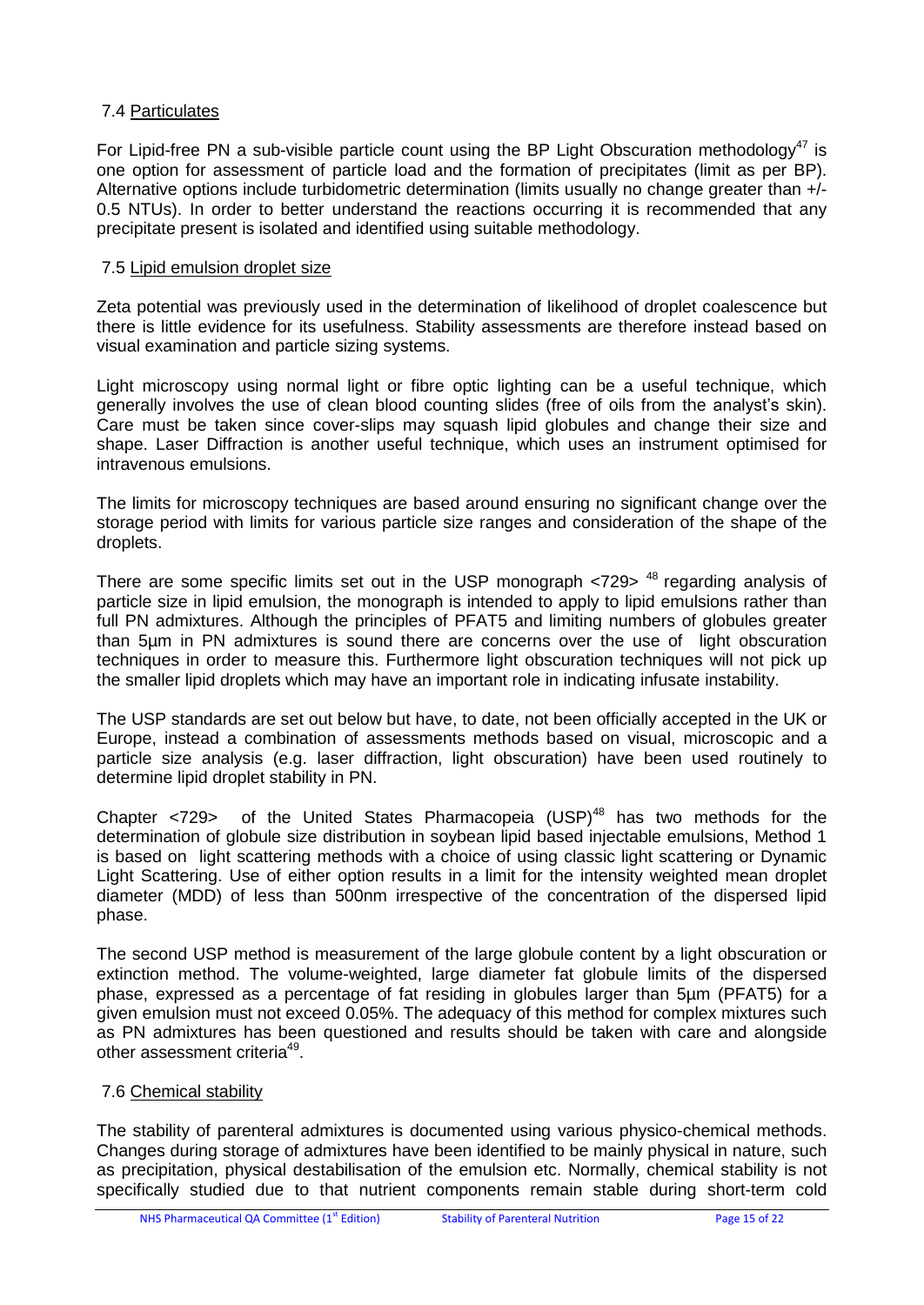storage, which is the condition for most practical applications of parenteral admixtures. Furthermore, when chemical stability studies on parenteral admixtures have been performed it is generally found that the stability profile can be predicted based on the behaviour of single component nutrition products. Based on these considerations as well as extensive model studies, most companies do not routinely analyse for chemical stability during compatibility testing. However, during the course of long-term storage of an admixture, it is of course conceivable that chemical changes could occur.

#### a) Nutritional components

Traditional HPLC may have a role with some PN ingredients such as vitamins and amino acids, and therefore it is important to understand the degradation pathways for these components, particularly whether any harmful degradants (to the patient or to stability of the rest of the PN admixture) are formed. Methods are currently being worked up for combined analysis runs for vitamins and also for amino acids $^{19}$ .

Potentially 5-HMF (Hydroxymethylfurfural) may form as a degradation product from Glucose solutions, this can be measured using HPLC but in reality is not known to be a problem in PN and routine assessment would not be expected. Furthermore it may be a technique of use in looking at peroxidation markers arising from the lipid emulsion.

#### b) Added drugs

HPLC is also likely to be the method of choice for analysis of drugs added to PN admixtures, but the practice of adding drugs is not recommended and needs to be fully assessed and understood before being considered. A Standard Protocol for Deriving and Assessment of Stability, Part 1 - Aseptic Preparations (small molecules)<sup>50</sup> should be referred to for further advice on stability of drugs added to Parenteral Nutrition.

#### **8. Acceptance Criteria**

The acceptance criteria are explained under individual tests but generally for PN these are based on no or limited change over the storage period, an exception maybe with components such as ascorbic acid where levels can be assayed, although even here significant levels of degradation are often acceptable.

Statistical analysis is generally not useful in assessing shelf life for PN.

## **9. Supplier matrices and computer generated stability statements**

Many PN preparation units rely on matrices supplied by the ingredient Marketing Authorisation (MA) holder either as paper documents or as computer systems generating stability statements to inputted formulations. These are useful resources but appropriate validation should be sought or undertaken on the system, ideally using known stability problems to ensure that the output of the calculations is correct.

The use of a computerised system should supplement and not replace the professional judgement of a member of staff skilled in formulation and stability assessment. Clinical and technical services pharmacy staff need suitable training and understanding in the issues affecting PN stability in order to assess the information provided to them.

Note that generally these resources rely on using at least both main ingredients (lipid and amino acid) from the same supplier, and often vitamins and trace elements. Mixing components from more than one Marketing Authorisation holder may be outside the scope of the available stability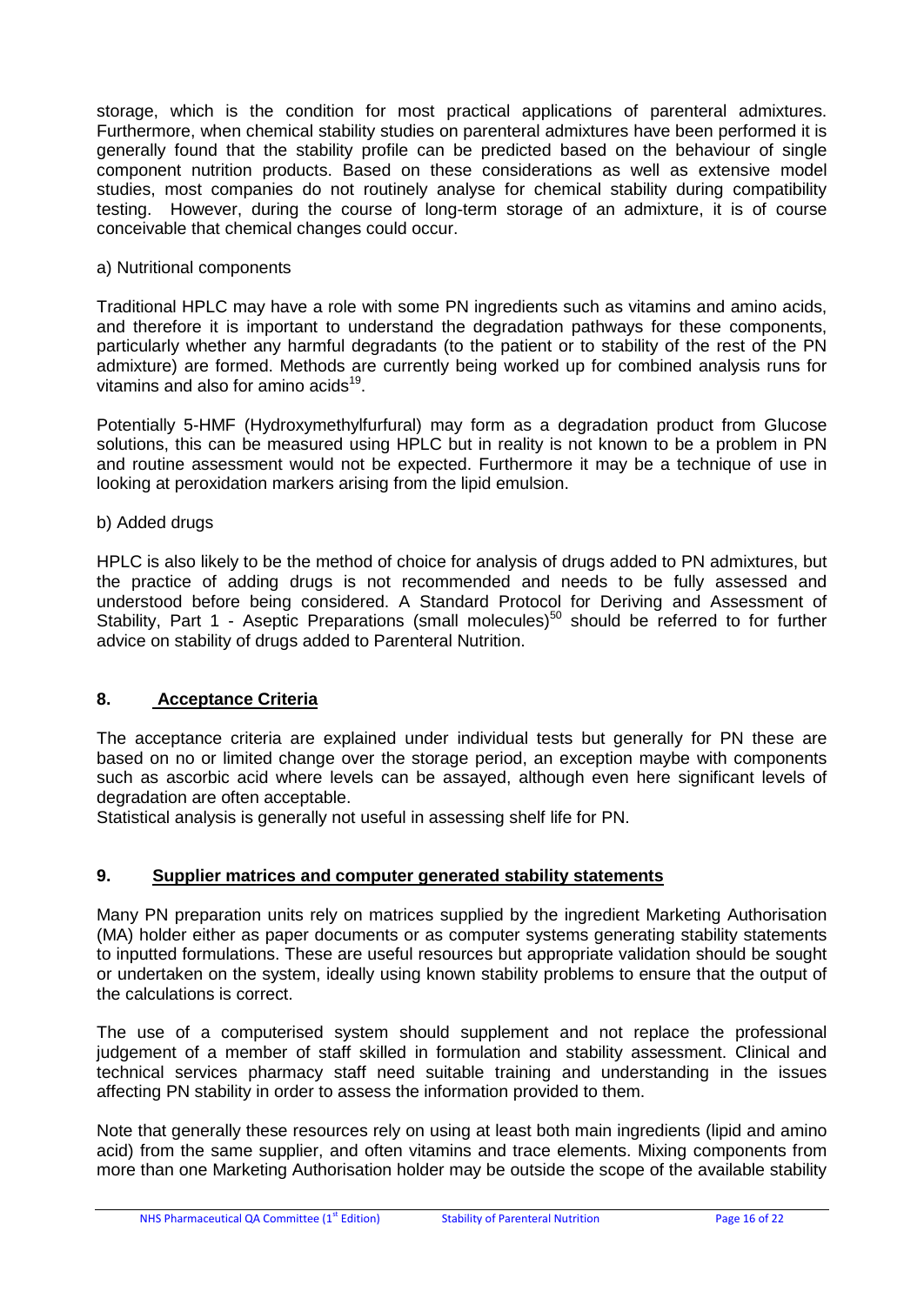matrices and is generally discouraged by the manufacturers. It should, however, be acceptable if there is suitable stability data available.

## **10. Change Control**

Due to the nature of PN then any changes to formulation and to production method must be fully assessed as part of a robust change control procedure. The introduction of new automated filling techniques is a particular risk which will require total understanding of mixing orders and potentially a re-evaluation of shelf lives of the PN formulae compounded using the automated equipment.

Formal change control is not required before minor changes to formulations within a stability matrix are made.

#### **11. In Use stability evaluation**

PN admixtures bags should be examined when they are issued to patients and nursing staff and homecare patients should be encouraged to carry out a macroscopic examination of the bag before use. Any problems identified during this examination should be fed back to the supplier of the stability data or matrix and the shelf life assigned to the admixture should be reviewed.

In use blocking of the filter should also be considered a potential indicator of compromised stability and a root cause analysis undertaken.

#### **Glossary**

ASPEN – American Society for Parenteral and Enteral Nutrition

AuSPEN - Australasian Society for Parenteral and Enteral Nutrition

ESPEN - The European Society for Clinical Nutrition and Metabolism

GRADE process – A systematic and explicit approach to making judgements about quality of evidence and strength of recommendations.It was developed by the Grading of Recommendations, Assessment, Development and Evaluations (GRADE) Working Group,

Lovibond Reference Standards – a series of colour standards for visual comparison of the colour of solutions

NTUs – Nephelometric Turbidity Units

PFAT5 - percentage of fat residing in globules larger than 5µm

Two-in-One mixtures, which contain amino acids, glucose, electrolytes but no fat emulsion

Three-in-one mixtures which contain all of the above plus fat emulsion (often referred to as All-In-One PN mixtures).

Tyndall Beam Effect - the visible path of light produced by the scattering action (Tyndall effect) of the particles in a colloidal solution on a beam of light passed through it.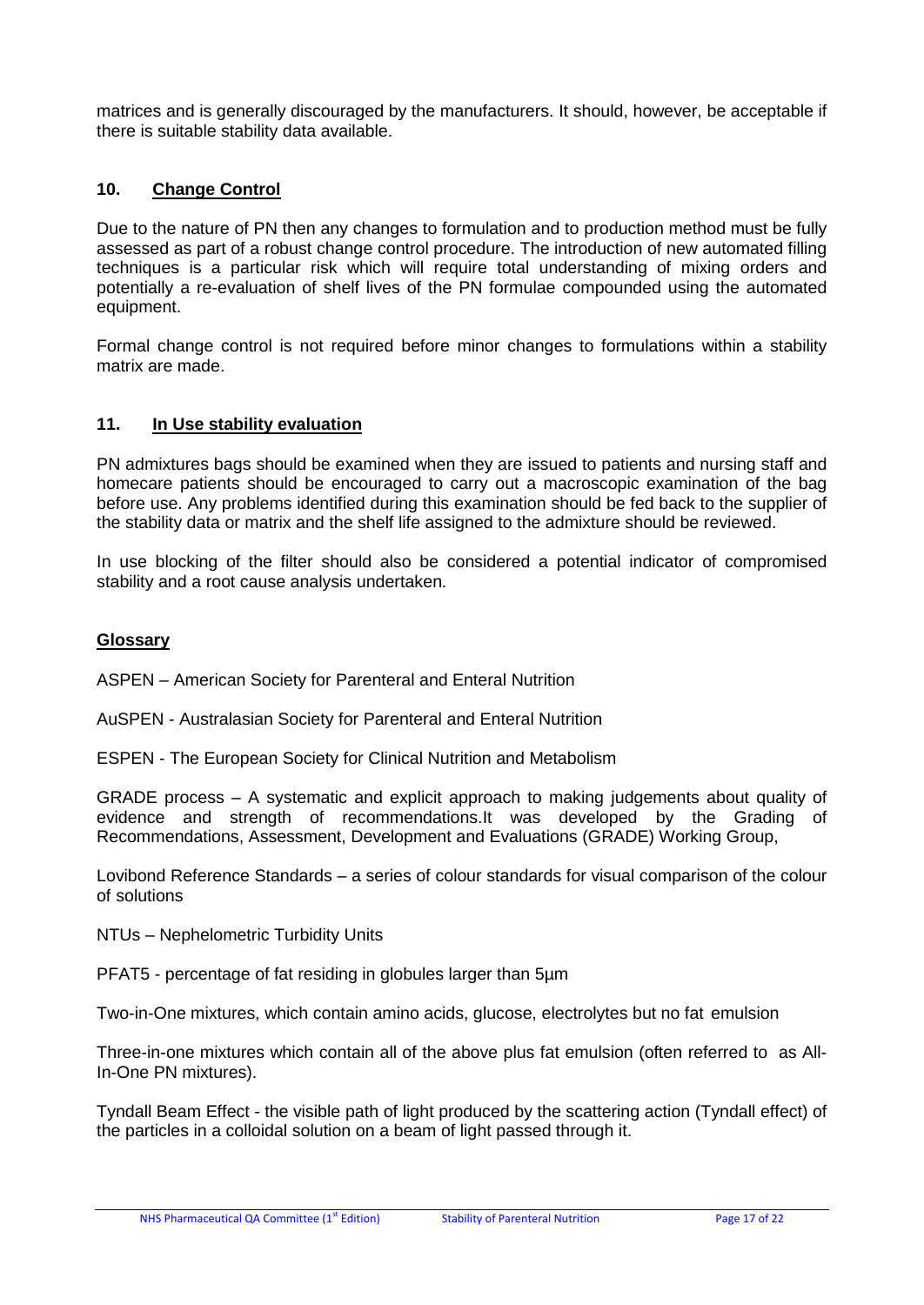# **References**

1. Position paper on the assigning of extended shelf lives to compounded PN mixtures, British Pharmaceutical Nutrition Group, Published May, 2011

2. Parenteral Nutrition in a Neonatal Intensive Care Unit: Galenic Stability of Four All-in-one Admixtures, E.Bourgier, S. Poullan-Termeu, Eur J Hosp Pharm 2015:22:285-290.

3 Oxidation of intravenous lipid emulsions. Nutrition 1997:13;230, Allwood M and Hardy G.

4. Q&As for Specials Licence Holders, MHRA 2<sup>nd</sup> Edition January 2015.

5. Stability issues in Parenteral Nutrition, Professor Mike Allwood (presentation delivered on 16th April 2015)

6. Aluminium levels in parenteral nutrition – time to change to plastic ampoules of calcium gluconate, poster presented at EAHP march 2010, Beaney A. Smeaton I.

7 Polythene vials of Calcium Gluconate reduce Aluminium contamination of TPN, Annals of Pharmacotherapy 2000, 34,6, 811-12, Frey O. Maier L.

8. Drug Safety Update Volume 4, Issue 1, August 2010, MHRA

9. Plasma Aluminium concentrations in paediatric patients receiving long term Parenteral Nutrition. JPEN 2014:39;578-585, Courtney-Martin G et al.

10. Rules and Guidance for Pharmaceutical Distributors 2015, MHRA

11. Epic3: National Evidence-Based Guidelines for Preventing Healthcare-Associated Infections in NHS Hospitals in England Loveday et al. / Journal of Hospital Infection 86S1 (2014) S1–S70

12.A randomized trial of 72- versus 24-hour intravenous tubing set changes in newborns receiving lipid therapy. Matlow et al, Infect Control Hosp Epidemiol. 1999 Jul;20(7):487-93.

13. SmPC Nutriflex Omega Plus Emulsion for infusion, BBraun 10/2014

14 SmPC Nutriflex® Lipid Peri, BBraun 19/07/2014

15. Lipid peroxidation of intravenous lipid emulsions and all-in-one admixtures in total parenteral nutrition bags: the influence of trace elements. Steger PJ, Mühlebach SF., J Parenter Enteral Nutr. 2000 Jan-Feb;24(1):37-41.

16 Influence of vitamins, trace elements and iron on lipid peroxidation reactions in A-I-O admixtures for neonatal PN. JPEN 2011:35;505-510, Grand A et al.

17. Shielding Parenteral Nutrition From Light Improves Survival Rate in Premature Infants: A Meta-Analysis. Chessex P, Laborie S, Nasef N, Masse B, Lavoie JC. J Parenter Enteral Nutr. 2015 Sep 16.

18. Communication received from BBraun regarding Lipidem, Lipofundin manufacturing processes, Richard Smith 11th January 2016.

19. Stability Assessment of PN Admixtures, Dr Allan Cosslett (presentation delivered on 16th April 2015)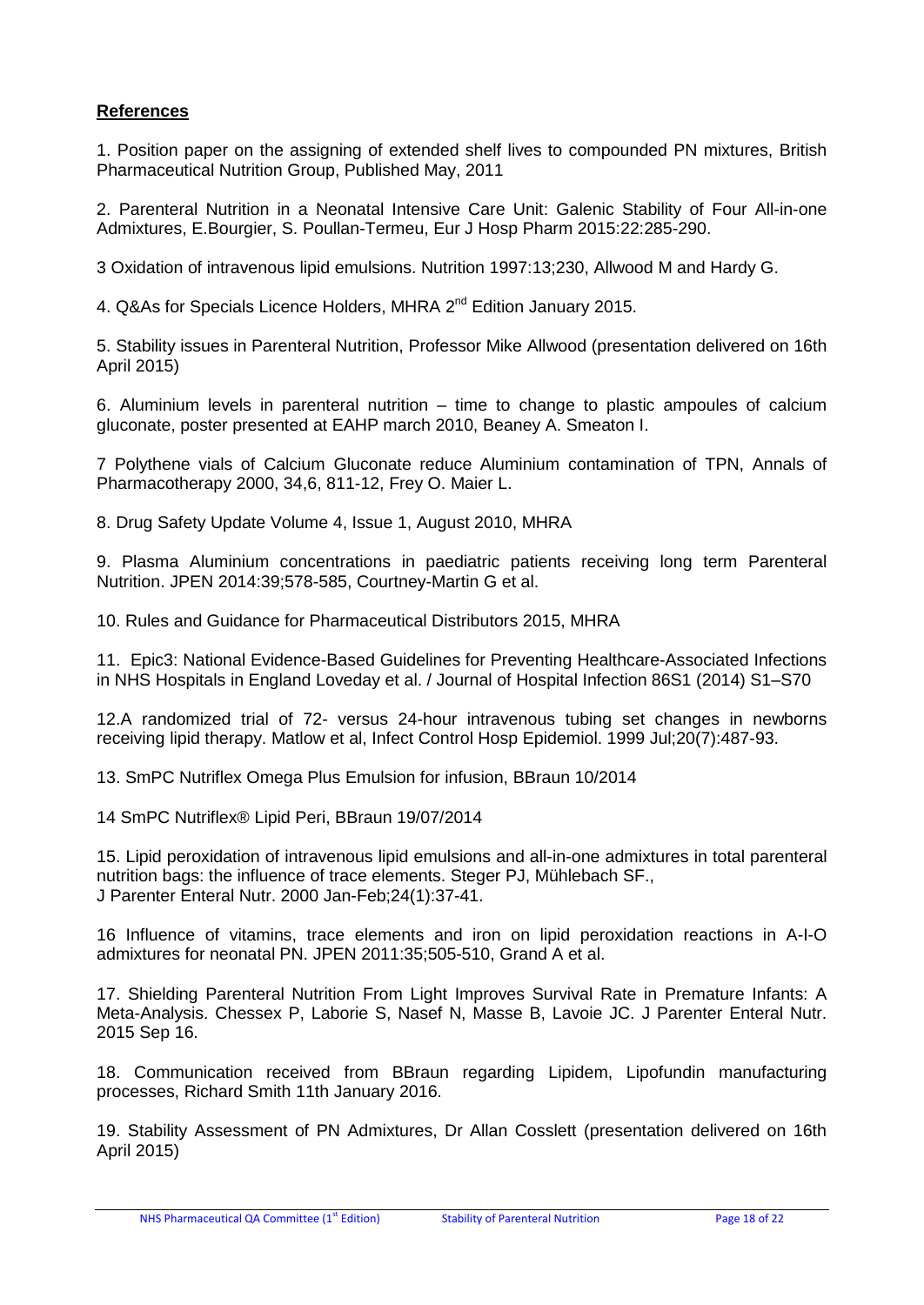20. PFAT5 and the Evolution of Lipid Admixture Stability. Klang MG J Parenter Enteral Nutr. 2015 Sep;39(1 Suppl):67S-71S.

21. Utilization of the tyndall effect for enhanced visual detection of particles in compatibility testing of intravenous fluids: validity and reliability. Staven V, Waaseth M, Wang S, Grønlie I, Tho I., J Pharm Sci Technol. 2015 Mar-Apr;69(2):270-83.

22. Precipitation of trace elements in parenteral nutrition mixtures. Allwood MC, Martin H, Greenwood M, Maunder M., Clin Nutr. 1998 Oct;17(5):223-6.

23 In Vitro Assessment of Interaction Between Amino Acids and Copper in Neonatal Parenteral Nutrition, JPEN 2015 DOI: 10.1177/0148607115571967, Foinard A et al

24. Considerations in the design of selenium bioavailability studies, Fed Proc 1983.42.1721, Levander O.

25. Selenium stability in TPN solutions, Am J Clin Nutr, 1982:35:829, Shils M. Levander O.

26. Selenium and vitamin E stability on parenteral nutrition, JPEN 1985:5:568, McGee C. Mascarwnhas M. Ostro M. Rasallas G. Jeejeebhoy K.

27. Chemical stability of selenious acid in parenteral nutrition solutions containing ascorbic acid, JPEN 1989:13:185, Ganther H. Kraus R.

28. Assessment of trace element compatibility in total parenteral nutrition infusions, Pharm Weekbl (Sci) 1992:14:321, Allwood MC. Greenwood M.

29. Compatibility and stability of additives in parenteral nutrition admixtures. Allwood MC, Kearney MC., Nutrition. 1998 Sep;14(9):697-706.

30. Stability of vitamins in total parenteral nutrition solutions, Am J Hosp Pharm, 1986:43:2132, Das Gupta V.

31. The stability of ascorbic acid in TPN mixtures stored in a multilayer bag, Clin Nutr 1992:11:284, Allwood MC. Brown PE. Ghedini C. Hardy G.

32. Factors influencing the stability of ascorbic acid in total parenteral nutrition solutions, J Clin Hosp Pharm 1984:9:75

33. The photodegradation of vitamins A and E in PN mixtures during administration. Clin.Nutrit.; 19: 339-342, Allwood M. and Martin H.

34. Formation of Maillard reaction products in parenteral alimentation solutions, J Nutrition: 1982, 112(8):1631-1637, Fry LK, Stegink LD

35. In vitro evaluation of the stability of ranitidine hydrochloride in total parenteral nutrient mixtures. Williams MF, Hak LJ, Dukes G., Am J Hosp Pharm. 1990 Jul;47(7):1574-9.

36. Review of drug stability in parenteral nutrition admixtures. Cardona D, Nadal M, Estelrich J, Mangues MA. e-SPEN Journal. 2013;8(4):135–140

37. Microbiological protocol for the integrity testing of syringes - NHS Pharmaceutical Quality Assurance Committee, 2nd edition April 2013. [www.medicinesresources.nhs.uk/en/Communities/NHS/UKQAInfoZone](http://www.medicinesresources.nhs.uk/en/Communities/NHS/UKQAInfoZone)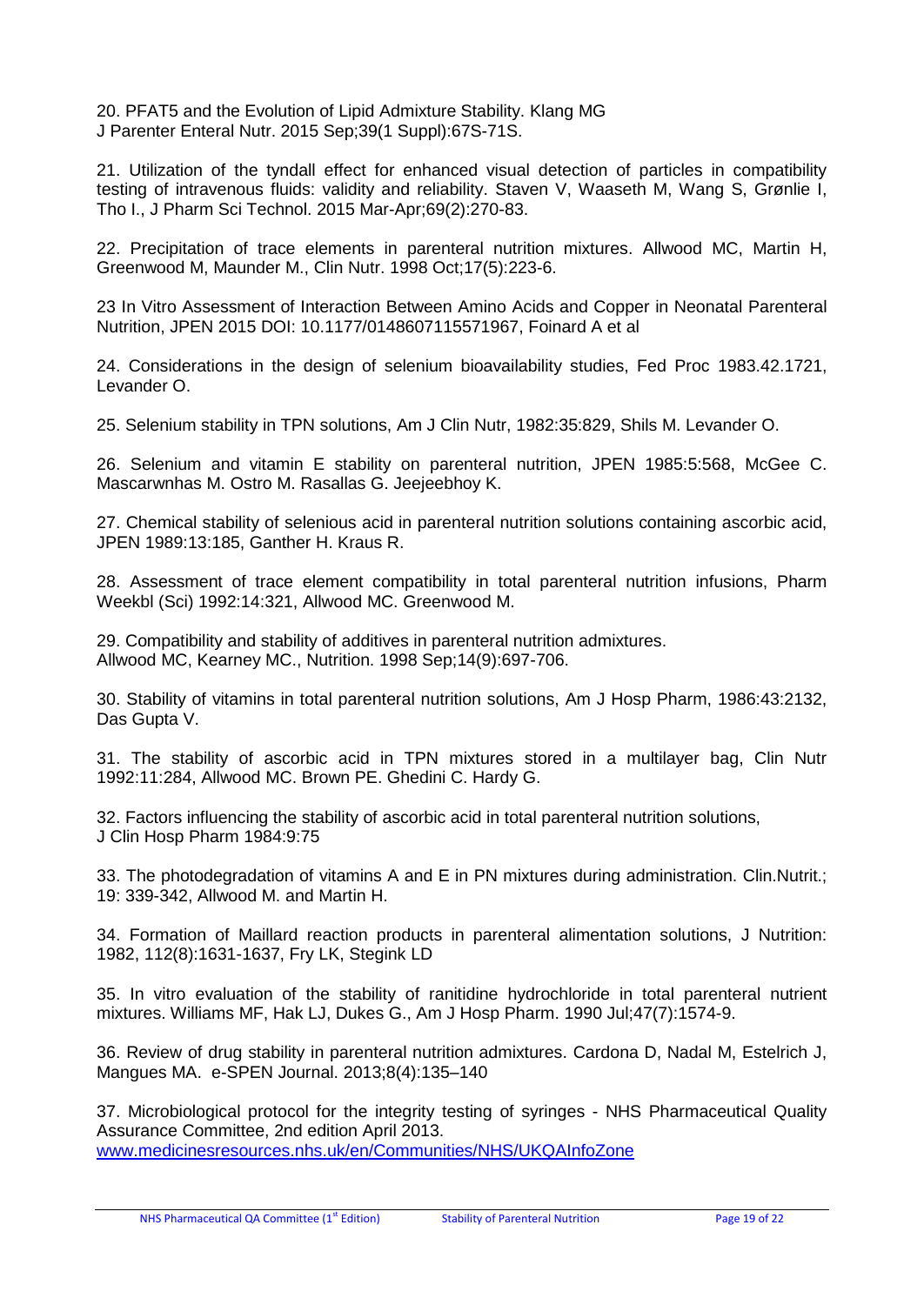38. National collated data from syringe integrity testing – NHS Pharmaceutical R&D Group. [www.qcnw.nhs.uk](http://www.qcnw.nhs.uk/)

39. British Pharmacopoeia Appendix XIX G. Sterile Single-use Plastic Syringes

40. M. ESPEN Guidelines on Parenteral Nutrition: central venous catheters (access, care, diagnosis and therapy of complications). Clin Nutr 2009; 28(4): 365-77. Pittiruti M, Hamilton H, Biffi R, MacFie J, Pertkiewicz

41. Guidelines for the prevention of intravascular catheter-related infections. American journal of infection control 2011; 39(4 Suppl 1): S1-34. O'Grady NP, Alexander M, Burns LA, et al.

42. Factors that influence Staphylococcus epidermidis growth in parenteral nutrition with and without lipid emulsion: A study framework to inform maximum duration of infusion policy decisions, Clinical Nutrition December 2012Volume 31, Issue 6, Pages 974–980, Austin P., Hand K., Elia M.

43. Factors influencing Candida albicans growth in parenteral nutrition with and without lipid emulsion: Using an established framework to inform maximum duration of infusion policy decisions, Clinical Nutrition June 2014 Volume 33, Issue 3, Pages 489–494, Austin P., Hand K., Elia M.

44. Factors Influencing Escherichia coli and Enterococcus durans Growth in Parenteral Nutrition With and Without Lipid Emulsion to Inform Maximum Duration of Infusion Policy Decisions, JPEN, http://pen.sagepub.com/content/39/8/953 Austin P., Hand K., Elia M.

45. British Pharmacopoeia, Appendix VI Qualitative Reactions and Tests, Phosphates (Orthophosphates) Method B

46. British Pharmacopoeia, Appendix XIII B. Particulate Contamination: Visible Particles

47. British Pharmacopoeia, Appendix XIII A. Particulate Contamination: Sub-visible Particles

48. United States Pharmacopoeia USP38/NF33 (2015), Chapter <729> Globule size distribution in lipid injectable emulsions. United Stated Pharmacopeia, Rockville.

49. On the Single Particle Optical Sizing (SPOS) technique and the PFAT $_5$  criteria- Why the AccuSizer and  $PFAT<sub>5</sub>$  values are unreliable. Statement from Professor Edmundo Brito-de la Fuente (Fresenius Kabi) 14<sup>th</sup> March 2016

50. A Standard Protocol for Deriving and Assessment of Stability, Part 1 - Aseptic Preparations (small molecules), Edition 3, NHS PQA Committee

| <b>Document History</b> | Issue date and reason for change |
|-------------------------|----------------------------------|
| <b>Version 1</b>        | <b>Issued May 2016</b>           |
| Version 2               |                                  |
| Version 3               |                                  |
| <b>Version 4</b>        |                                  |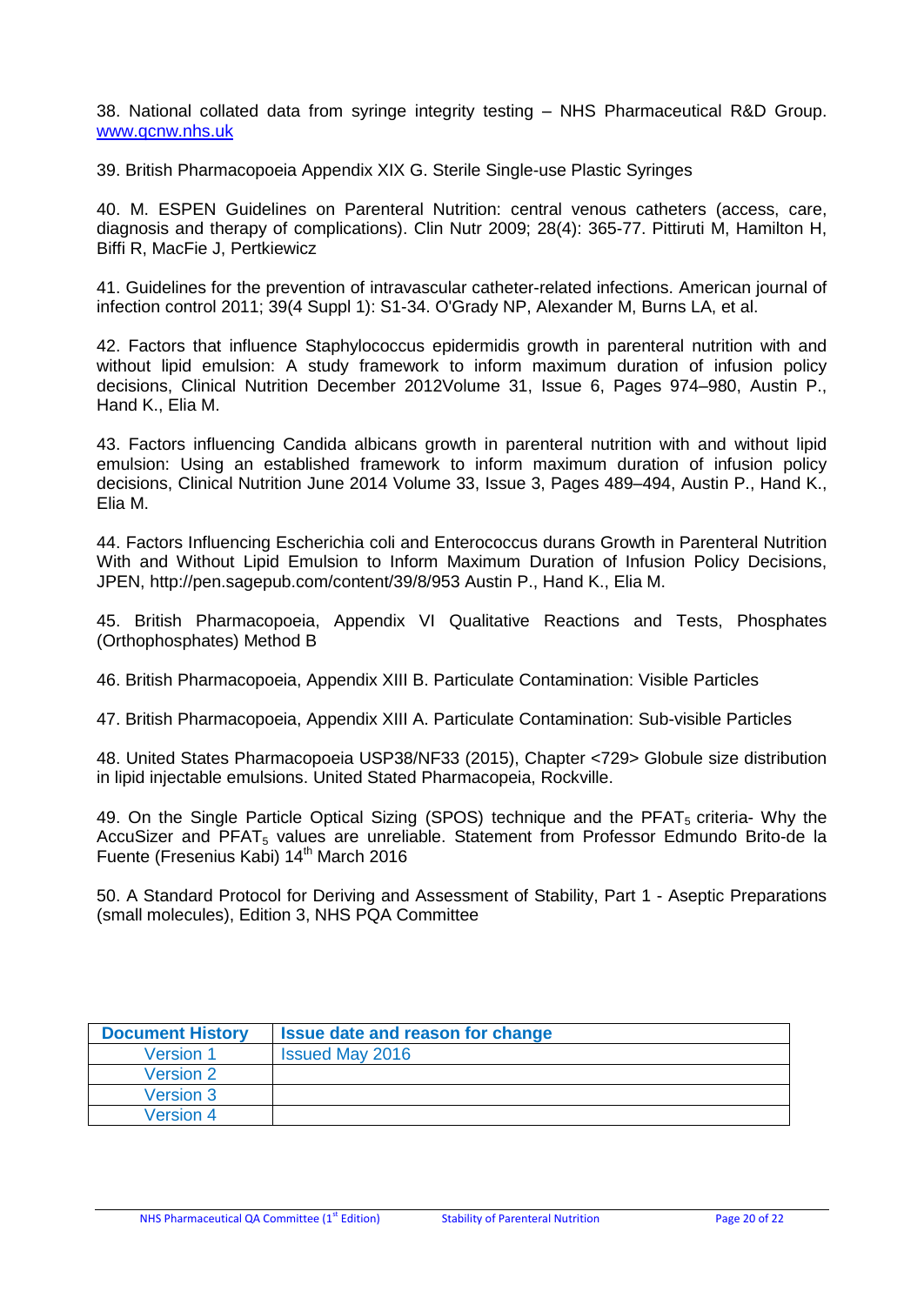# **Appendix 1**

Checklist for assessment of stability data for procured Parenteral Nutrition (Specials)

The following checklist is provided as a guide to assessing the suitability of procured aseptically compounded (from sterile injections - Specials and licensed starting materials) Parenteral Nutrition products from the stability assessment viewpoint. This should be used alongside other assessment tools for unlicensed products.

Preparation:………………………………………………………………………………………

Supplier / Manufacturer:……………………………………………………………………….

| 1) Formulation            | 1.1) Is the formulation specified in the<br>product specification including any<br>concentration restrictions?                                                                                                                                                                                                                                                                                                                                                            | Yes (go to 1.2) / No (return to<br>supplier for specification)                                                                                          |
|---------------------------|---------------------------------------------------------------------------------------------------------------------------------------------------------------------------------------------------------------------------------------------------------------------------------------------------------------------------------------------------------------------------------------------------------------------------------------------------------------------------|---------------------------------------------------------------------------------------------------------------------------------------------------------|
|                           | 1.2) Is the formulation fit for purpose and<br>for the patient / patient group?                                                                                                                                                                                                                                                                                                                                                                                           | Yes (go to 1.3) / No (source a<br>suitable formulation)                                                                                                 |
|                           | 1.3) Is the preparation made by gravity<br>fill, additions to a standard bag or using<br>an automated compounder?                                                                                                                                                                                                                                                                                                                                                         | Yes / No (Record and proceed)                                                                                                                           |
| 2) Shelf life<br>assigned | 2.1) What shelf life is assigned by the<br>compounder?                                                                                                                                                                                                                                                                                                                                                                                                                    |                                                                                                                                                         |
|                           | Is the shelf life based on                                                                                                                                                                                                                                                                                                                                                                                                                                                |                                                                                                                                                         |
|                           | 2.2) the recommendations of the<br>licensed PN components manufacturer?                                                                                                                                                                                                                                                                                                                                                                                                   | Yes (go to 3) / No (go to 2.3)                                                                                                                          |
|                           | 2.3) a specific stability study (in-house or<br>supplied by PN component<br>manufacturer)?                                                                                                                                                                                                                                                                                                                                                                                | Yes (go to 3) / No (go to 2.4)                                                                                                                          |
|                           | 2.4) an expert assessment of stability<br>based on a published study?                                                                                                                                                                                                                                                                                                                                                                                                     | Yes (Go to 3)/ No (go to 2.5)                                                                                                                           |
|                           | 2.5) Is it based on extrapolation of data<br>from either a published study or a<br>statement provided by the PN<br>component manufacturer?                                                                                                                                                                                                                                                                                                                                | Yes - ask the supplier for their risk<br>based assessment for this process.                                                                             |
| 3) Interpretation         | 3.1) Is the data supplied applicable to<br>the formulation and method of<br>preparation?                                                                                                                                                                                                                                                                                                                                                                                  | Yes go to 3.2 / No ask the supplier<br>for their risk based assessment for<br>extrapolation to their processes                                          |
|                           | 3.2) Is the shelf life suitable for purpose<br>i.e. practical for the required use but not<br>excessive?<br>Recommendations<br>Maximum 90 days for compounded<br>standard formulae without vitamins /<br>minerals<br>Maximum 30 days for compounded<br>standard formulae with vitamins /<br>minerals (but see text)<br>Maximum 30 days for patient specific<br>formulae for homecare patients<br>Maximum 16 days for patient specific<br>formulae for hospital inpatients | If compliant then specialist review of<br>data and information supplied.<br>If not then the data and shelf life<br>should be subjected to expert review |